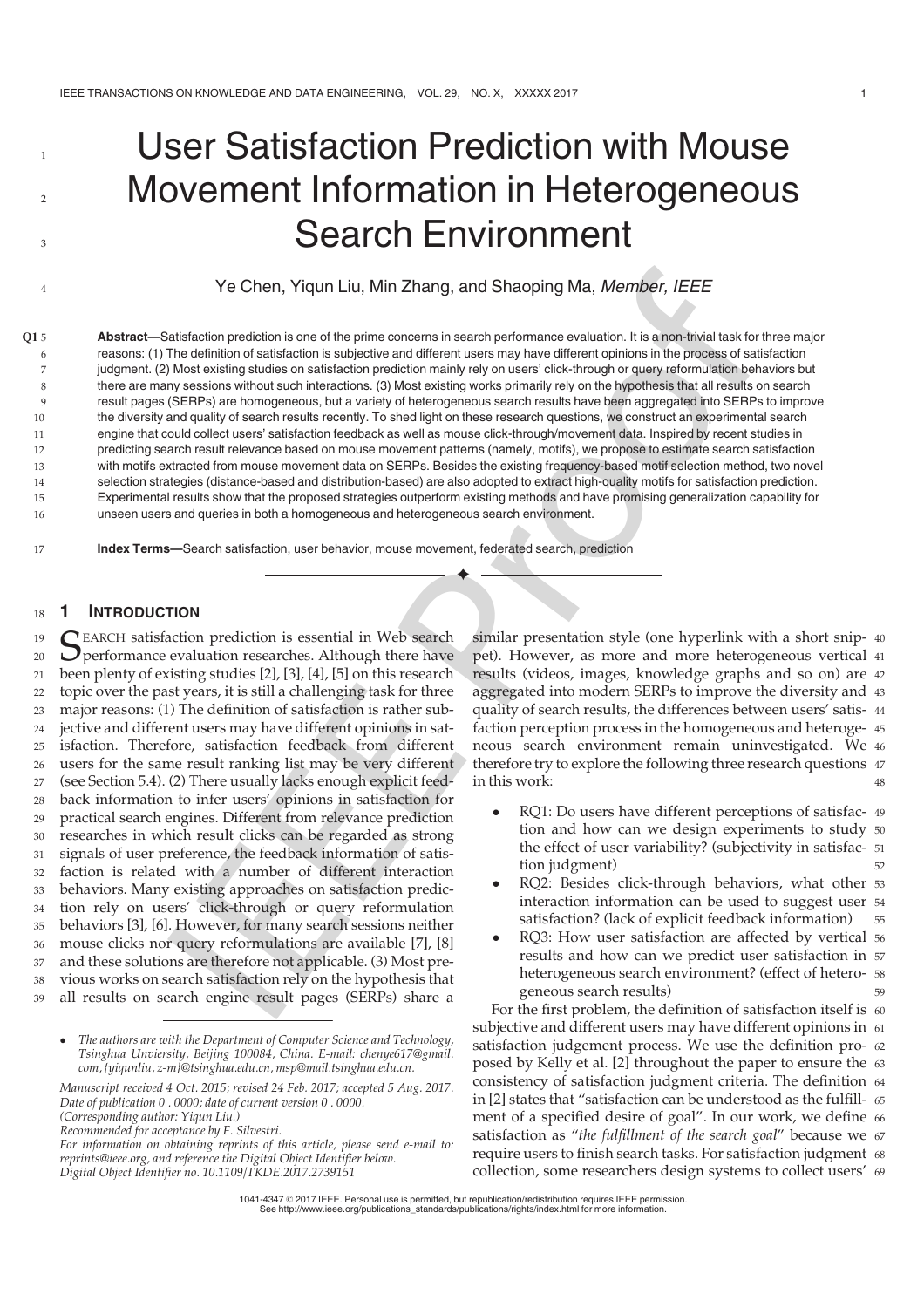#### 2 IEEE TRANSACTIONS ON KNOWLEDGE AND DATA ENGINEERING, VOL. 29, NO. X, XXXXX 2017



Fig. 1. Examples of users' mouse movement trails on SERPs.

 explicit feedback as the ground truth for satisfaction [3], [4]. However, the quality of data cannot always be ensured because collecting feedback information explicitly usually affects users' search processes. Other researchers choose not to interrupt users' search process. Instead, they employ external assessors to review the original searchers' behavior logs and make judgments according to their own experiences [9]. According to recent studies on query intent labelling and relevance annotations [7], [10], external assessments may be very different from users' self-annotations. In our work, we manipulate the SERPs in our experiments to investigate how users' perception of satisfaction differs across different search result pages. We try to quantitatively measure the effect of user variability in satisfaction prediction.

 For the second problem, although click-through and query reformulation behaviors are not always available for all search sessions, there are other interactions that can be collected in most cases. Among these interaction behaviors, mouse movement has recently been paid much attention to. It can be adopted as a proxy of eye fixation behavior [11], [12] and can be easily collected at large scale as well. Exist- ing studies indicate that mouse movement behaviors can provide insights into result examination [12] and result rele- vance estimation [13], [14], [15], [16]. Guo et al. [4] are among the first to predict search satisfaction (namely search success in their work) with fine-grained mouse interactions (e.g., hovers, scrolls, etc.) in addition to clicks. However, mouse movement data contains much richer interaction information between users and search engine result pages than these behavior signals. Recent studies [17] already show that automatically discovered mouse movement



subsequences (namely motifs) can be utilized to infer result 101 relevance. Therefore, we try to extract the rich information 102 stored in mouse movement logs and investigate whether 103 satisfaction prediction can benefit from such information.

For the third problem, the appearances of the vertical 105 results can be quite different from the non-vertical results 106 [18], [19] and may provide information in a completely dif- 107 ferent way. Previous works showed that a user's examina- 108 tion and clicking behavior can be quite different [20], [21] in 109 a heterogeneous search environment. Because vertical 110 results may provide richer information than the traditional 111 non-vertical results, the sense of fulfilling information needs 112 during the search process may also be different. Therefore, 113 we try to study how vertical results affect user satisfaction 114 and investigate whether there exists any difference between 115 satisfaction prediction in the homogeneous and heteroge- 116 neous search environment. 117

To shed light on these research questions, we construct an 118 experimental search engine system which can collect users' 119 click-through and mouse movement information simulta- 120 neously. The explicit feedback of users on search satisfaction 121 are collected as well. Fig. 1 shows two examples of users' 122 mouse movement process on SERPs with the constructed 123 experimental search engine (see Section 3), where Fig. 1a 124 shows an example of SAT (self-reported satisfactory) case 125 and Fig. 1b shows a DSAT (self-reported dissatisfactory) 126 case. Mouse movement trail is shown in circles and the num- 127 bers in them correspond to the sequence of mouse movement 128 positions. The red circles in both figures are movement pat- 129 terns (namely motifs, which means frequently appearing 130 subsequences in mouse movement data) extracted and 131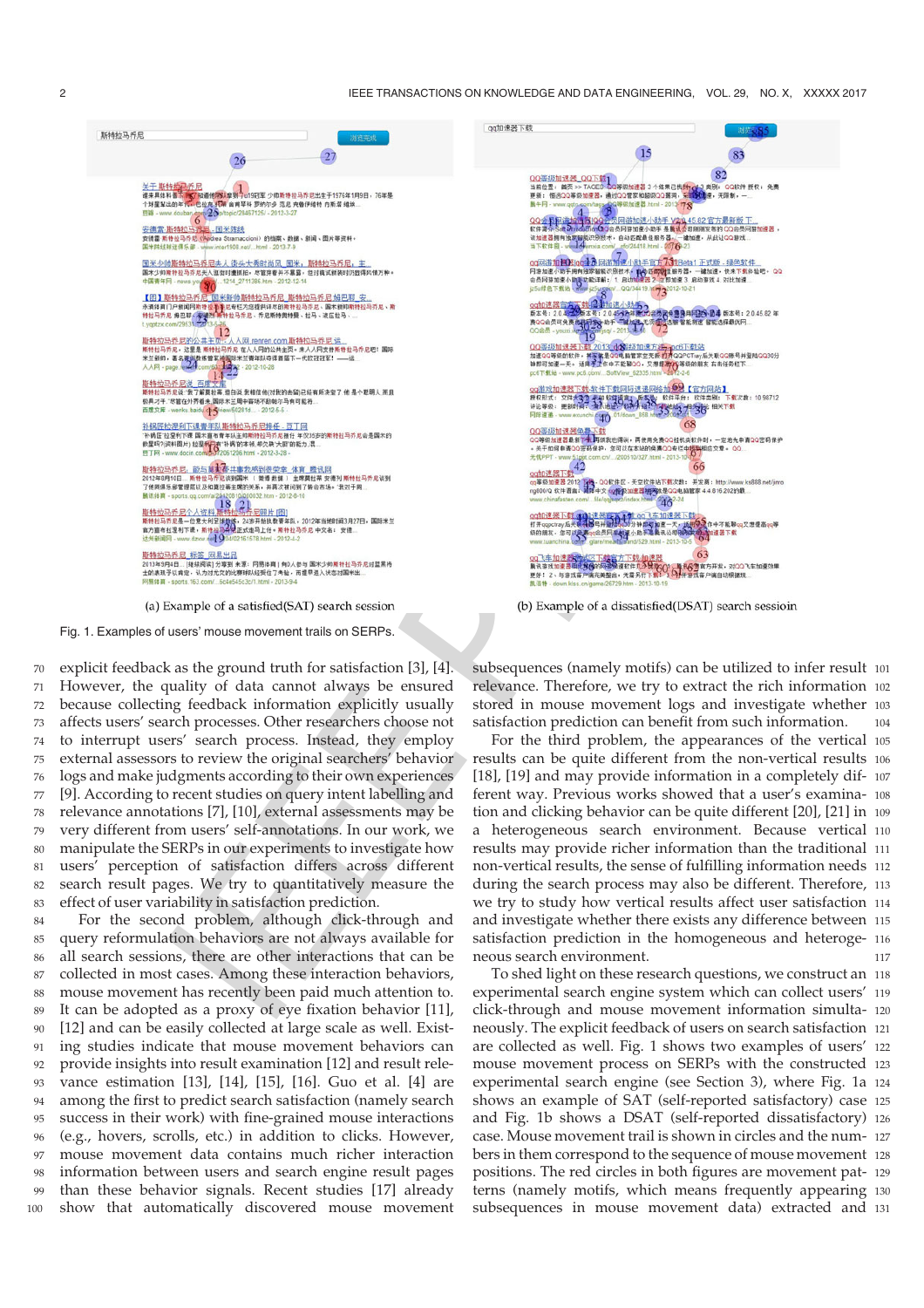selected by the algorithms described in Section 4. In Fig. 1a, the user appears to examine the first result (which is a key resource to the corresponding query) carefully and just take a quick look at other results before ending the search session. This sequence means that he/she succeeds in finding neces- sary information with relatively little effort. In contrast, most results on the SERP in Fig. 1b seem not to meet the user's information need. We can see from the mouse trail that the user examines almost all results on the SERP carefully during the session, which means he/she may take much effort with- out obtaining much useful information. Therefore, mouse movement information can help us infer that the user in search session shown in Fig. 1a is likely to be satisfied while the one in Fig. 1b is not.

 The examples in Fig. 1 indicate that mouse movement data records rich information in the sequence of examining, read- ing relevant/irrelevant results and so on. Our work focuses on extracting these movement patterns from the sequence of cursors on SERPs to help predict search satisfaction. To avoid too much subjectivity in satisfaction judgment, we introduce manipulated SERPs to control annotation qualities.

 The major difference between our work and existing studies in search satisfaction prediction lies in that we adopt rich interaction patterns (or motifs) in mouse movement data and we try to predict satisfaction in both a homoge- neous and heterogeneous search environment. Although previous studies such as [4] already introduce mouse behavior features in addition to result clicks, motifs are not among their investigated features. According to the cases in Fig. 1, motifs may contain important feedback information and should not be ignored. Our work also differs from the motif extraction method proposed by Lagun et al. [17] in that they focused on the problem of relevance estimation instead of search satisfaction prediction. We further propose two specific strategies (distance-based and distribution- based) in the motif extraction process to efficiently select effective patterns. Compared with the frequency-based strategy proposed in [17], they are more suitable for the task of satisfaction prediction by achieving better prediction per-formance with fewer motifs.

172 Our contributions in this paper include:

- 173 To the our best knowledge, this is the first attempt to 174 predict search satisfaction with mouse movement 175 patterns (or motifs) in both a homogeneous and het-176 erogeneous search environment.
- 177 We propose to use distance-based and distribution-178 based strategies in the selection of motifs, which out-179 performs existing frequency-based strategy and other 180 traditional feature selection methods (e.g., lasso 181 regression) in choosing the most effective motifs to 182 separate SAT sessions from DSAT ones.
- <sup>183</sup> ! With an experimental search system, we adopt manipulated SERPs to study how search satisfaction 185 judgment criteria differs across different users. We 186 investigate the effect of user variability on satisfac-187 tion prediction quantitatively.

 The rest of this paper is organized as follows: Related studies are discussed in Section 2. The experimental system and corresponding data collection process are presented in Section 3. Motif extraction method and corresponding selection strategies are proposed in Section 4. Experimental 192 results in satisfaction prediction are introduced and dis- 193 cussed in Section 5. Finally come the conclusions and future 194 work directions. 195

## **2 RELATED WORK 196**

Three lines of researches are related to this work. The first line 197 of work focuses on user satisfaction understanding and pre- 198 diction. Some researchers tried to collect users' explicit feed- 199 back to be the ground truth of satisfaction while others 200 invited external assessors to make satisfaction judgments 201 according to the original users' search logs. However, users' 202 satisfaction judgments tend to be subjective and the consis- 203 tency of data cannot always be ensured while external assess- 204 ments may be quite different from users' annotations. In our 205 work, we try to investigate the effect of user variability on sat- 206 isfaction prediction with manipulated SERPs. The second 207 line focuses on search performance evaluation with interac- 208 tion information. Both coarse-grained and fine-grained fea- 209 tures were adopted in searh performance prediction in the 210 recent years. We extend this line by testing the effectiveness 211 of mouse movement patterns extracted directly from SERPs. 212 The third line focuses on federated search. We are inspired 213 by these researches and try to investigate whether vertical 214 results will make any difference and try to predict user satis- 215 faction in a heterogeneous search environment. 216

## **2.1 Search Satisfaction Study** 217

most all results on the SERP carefully during to work occess on the two states and the most all results and the most be the most be the proof with the most be a coordinate most be a coordinate most be a state of the most s The concept of satisfaction was first introduced in IR 218 researches in 1970s according to Su et al. [22]. A recent defini- 219 tion by Kelly et al. states that "satisfaction can be understood 220 as the fulfillment of a specified desire or goal" [2]. Various 221 models involving user behaviors [23] and SERP layouts [24] 222 have been set up to quantify user satisfaction in recent years. 223 However, search satisfaction itself is a subjective construct 224 and is difficult to measure. Some existing studies tried to col- 225 lect users' explicit feedback as the ground truth of satisfaction. 226 For example, Guo et al.'s work [4] on predicting Web search 227 success and Feild et al.'s work [3] on predicting searcher frus- 228 tration were both based on searchers' self-reported judge- 229 ments. Differently, other researchers employed external 230 assessors to restore the users' search experience and make 231 annotations according to their own experience. For example, 232 Guo et al.'s work [25] on predicting query performance and 233 Huffman et al.'s work [26] on predicting result relevance 234 were based on this kind of annotations. Recent research [10] 235 showed that annotations on result relevances from external 236 assessors may not be a good estimator of users' self- 237 judgements. Recently, a benefit-cost framework was pro- 238 posed [9] to analyze the satisfaction judgement process. In 239 this framework, both the benefit factors (result utility) and the 240 search effort users spend on examining SERPs and browsing 241 landing pages are taken into consideration. In this work, we 242 study the subjectivity in satisfaction perception across differ- 243 ent users. We try to investigate the effect of user variability on 244 satisfaction prediction. 245

## 2.2 Mouse Interaction Features 246

A number of different interaction behaviors have been 247 adopted in the prediction of search performance over the 248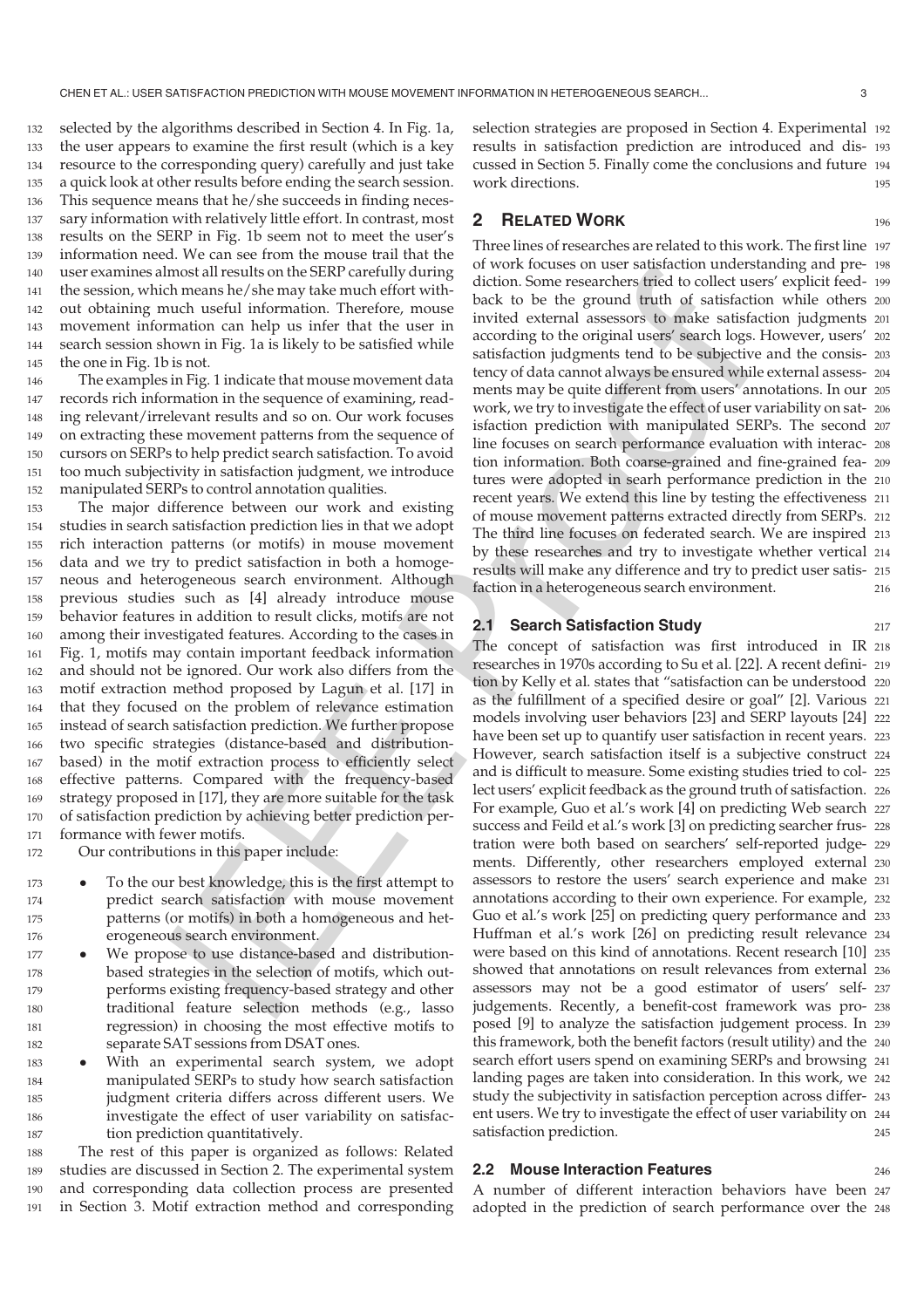

Fig. 2. Data collection procedure.

 past years, including both coarse-grained features (e.g., SERP components, click-through based features in [25]) and fine-grained ones (e.g., cursor position, mouse hover and scrolling speed in [4]). The benefit-cost framework was also used to predict users' graded search satisfaction [5], [9].

 Mouse movement information like scroll and hover have proven to be valuable signals in inferring user behavior and preferences [11], [14], [16], [27], [28], [29], user attention [30], [31], [32], search intent [33], search examination [12] and predicting result relevance [7], [34]. More recently, viewport informational is also adopted to analyze user behavior pat- terns [35], [36]. However, none of these studies tried to extract mouse movement patterns and adopt them to pre-dict search satisfaction.

Four and HS (C-C). The systems and also developes and HS (150 fourber studies) on the system and the system of the system and the system of the system of the system of the system of the system of the system of the system o With the advancement of technology, more detailed and scalable mouse information can be collected. Arapakis et al. extracted mouse gestures to measure within-content engage- ment [37]. Navalpakkam et al. [38] used mouse tracking to predict user experience on the web. Lagun et al. [17] intro- duced the concept of frequent cursor subsequences (namely motifs) in the estimation of result relevance. Different from their work, we focus on how to extract and select effective mouse movement patterns from SERPs to help predict satis- faction at a search task level instead of result level in both a homogeneous and heterogeneous search environment. We also propose different motif selection strategies to improve the prediction performance.

#### <sup>276</sup> 2.3 Federated Search Study

 As more and more heterogeneous search results are aggre- gated into search result pages to promote users' search experiences, there are a number of existing works focused on this kind of federated search, among which most works focused on predicting whether a vertical result is relevant to a query (vertical selection). Diaz et al. [39] first carried out a system to collect news dynamically and aggregated them into web search results. Arguello et al. [40], [41] demon- strated the effectiveness of query logs when selecting rele- vant verticals. Zhou et al. [21] further presented an approach that considers both reward and risk within the task of vertical selection.

289 Because the display form of a vertical result may be 290 different from that of a non-vertical result, users examina-291 tion behavior may change when SERPs become more heterogeneous. Some existing studies tried to analyze users 292 new behavior patterns on heterogeneous SERPs. Wang et al. 293 [20] found that different verticals may create examination 294 biases on users search behavior. They suggested that images 295 and videos will attract a users attention more than other 296 search results. Liu et al. [19] showed three behavior effect in 297 federated search, namely, the vertical attraction effect, the 298 examination cut-off effect and the examination spill-over 299 effect. Chen et al. [18] further studied the effect of vertical 300 results with different presentation styles, positions and 301 qualities on user satisfaction. Navalpakkam et al. [31] also 302 showed that a knowledge graph will influence a users atten- 303 tion distribution on SERPs. 304

Traditional search result evaluation metrics may also 305 become inappropriate when dealing with federated search 306 pages. Various diversity aware IR metrics have been pro- 307 posed [42], [43], [44], which may be adjusted to evaluate het- 308 erogeneous result pages. Zhou et al. [45] introduced the 309 concept of vertical orientation and instantiated a suite of 310 metrics for evaluating aggregated search pages. Markov 311 et al. [46] further proposed two vertical-aware metrics based 312 on user click models for federated search. 313

Inspired by these existing works on the differences 314 between vertical results and non-vertical results, we incor- 315 porate vertical results with different presentation styles into 316 SERPs. We predict satisfaction on such pages and try to 317 demonstrate the effectiveness of our proposed prediction 318 framework in both homogeneous and heterogeneous search 319 environment. 320

# **3** DATA COLLECTION 321

#### **3.1 Experiment Procedure** 322

To collect user behavior data during search process and cor- 323 responding satisfaction annotation data, we implemented a 324 lab-based search engine system as shown in Fig. 2. During 325 the experimental procedure, satisfaction feedback as well as 326 a variety of mouse movement information, including mouse 327 coordinates, clicks, hovers and scrolls are logged by injected 328 Javascript on SERPs. 329

As shown in Fig. 2, the process of this study is as follows. 330 First, we prepared a set of search tasks and their corre- 331 sponding queries (one query for each task). To make sure 332 that the same SERP for a certain task is shown to all the par- 333 ticipants in the experiment, we crawled and stored in 334 advance the corresponding SERPs of all search tasks. The 335 results are shown on the same screen whose resolution is 336 1920\*1080 for all participants. 337

Each participant was asked to perform two "warm-up" 338 practice tasks to be familiar with the study flow, followed 339 by the 30 tasks that we used in our analysis. Before each 340 task, the participant was shown the search query and corre- 341 sponding explanations to avoid ambiguity. After that, he/ 342 she would be guided to a pre-designed search result page 343 where the query is not allowed to change. The participants 344 were asked to examine the results provided by our system 345 and end the search session either if the search goal was com- 346 pleted or he/she was disappointed with the results. Each 347 time they end a search session, they were required to label a 348 5-point satisfaction score to the session where 5 means the 349 most satisfactory and 1 means the least. As mentioned 350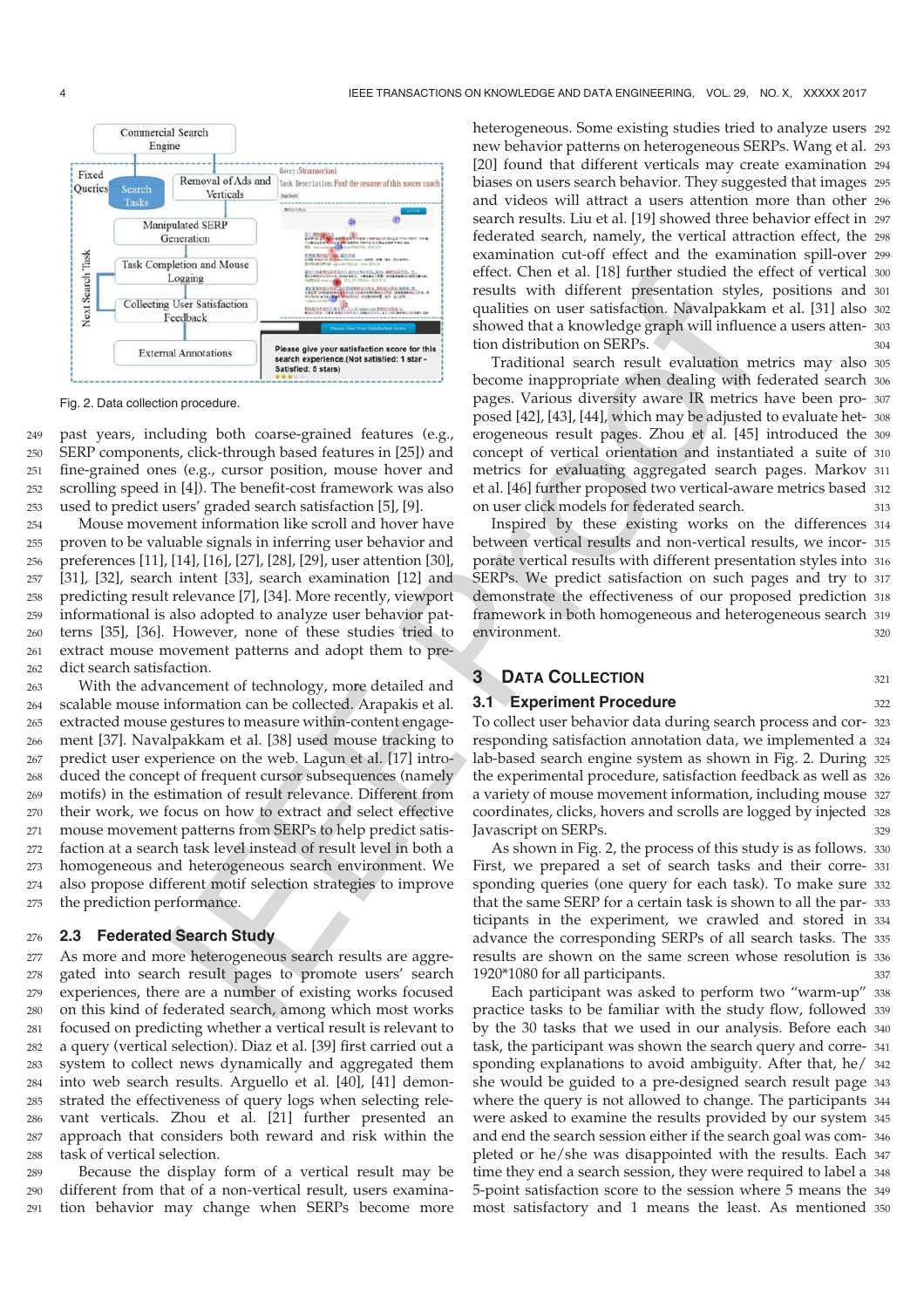CHEN ET AL.: USER SATISFACTION PREDICTION WITH MOUSE MOVEMENT INFORMATION IN HETEROGENEOUS SEARCH... 5

| Task Type                                                                                                                                                                                                                                                                                                                                                                                                                                                                                                                                                                                                                                                                                                                                                                                                                                                                                                                                                                                                                                                                                                                                    | ID                                                                                                                                | Query                                                                                                                                                                                                                                                                                                                                                                                                                                                                                                                                                                                                                                                                                                                                                              | <b>Task Description</b>                                                                                                                                                                                                                                                                                                                                                                                                                                                                                                                                                                                                                                                                                                                                                                                                                                                                                                                                                                                                                                                                                                                                                                                                                                                                                    |  |  |  |
|----------------------------------------------------------------------------------------------------------------------------------------------------------------------------------------------------------------------------------------------------------------------------------------------------------------------------------------------------------------------------------------------------------------------------------------------------------------------------------------------------------------------------------------------------------------------------------------------------------------------------------------------------------------------------------------------------------------------------------------------------------------------------------------------------------------------------------------------------------------------------------------------------------------------------------------------------------------------------------------------------------------------------------------------------------------------------------------------------------------------------------------------|-----------------------------------------------------------------------------------------------------------------------------------|--------------------------------------------------------------------------------------------------------------------------------------------------------------------------------------------------------------------------------------------------------------------------------------------------------------------------------------------------------------------------------------------------------------------------------------------------------------------------------------------------------------------------------------------------------------------------------------------------------------------------------------------------------------------------------------------------------------------------------------------------------------------|------------------------------------------------------------------------------------------------------------------------------------------------------------------------------------------------------------------------------------------------------------------------------------------------------------------------------------------------------------------------------------------------------------------------------------------------------------------------------------------------------------------------------------------------------------------------------------------------------------------------------------------------------------------------------------------------------------------------------------------------------------------------------------------------------------------------------------------------------------------------------------------------------------------------------------------------------------------------------------------------------------------------------------------------------------------------------------------------------------------------------------------------------------------------------------------------------------------------------------------------------------------------------------------------------------|--|--|--|
| Organic Search                                                                                                                                                                                                                                                                                                                                                                                                                                                                                                                                                                                                                                                                                                                                                                                                                                                                                                                                                                                                                                                                                                                               | 1<br>2<br>3<br>4<br>5                                                                                                             | what is a sound card<br>"A Little Thing Called Love"<br>Meizu official website<br>Stramaccioni<br>Beijing International Conference<br>Center                                                                                                                                                                                                                                                                                                                                                                                                                                                                                                                                                                                                                       | find a brief introduction about sound card<br>find a online movie resource of "A Little Thing Called Love"<br>find the official website of Meizu<br>find a biographical sketch of Stramaccioni<br>find a brief introduction of Beijing International Conference<br>Center                                                                                                                                                                                                                                                                                                                                                                                                                                                                                                                                                                                                                                                                                                                                                                                                                                                                                                                                                                                                                                  |  |  |  |
| Vertical Search                                                                                                                                                                                                                                                                                                                                                                                                                                                                                                                                                                                                                                                                                                                                                                                                                                                                                                                                                                                                                                                                                                                              | interview of Lee Sedol<br>1<br>2<br>Arrow<br>3<br>vehicle mounted refrigerator<br>price of the laser freckle<br>4<br>5<br>prophat |                                                                                                                                                                                                                                                                                                                                                                                                                                                                                                                                                                                                                                                                                                                                                                    | find the interview of Lee Sedol after his match against AlphaGo<br>find online watch resources of Arrow Season 4<br>find the brand ranking of vehicle mounted refrigerator<br>find the price of the laser freckle<br>find the equipment list of Dota hero "prophat"                                                                                                                                                                                                                                                                                                                                                                                                                                                                                                                                                                                                                                                                                                                                                                                                                                                                                                                                                                                                                                        |  |  |  |
| before, the judgment criteria of satisfaction is defined as<br>"the fulfillment of the search goal". Then they would be<br>guided to continue to the next search task.<br>During the search process of each task, the users' mouse<br>movements/click-through behaviors were logged by the<br>injected JavaScript code on SERPs. We implemented our own<br>version of mouse movement recorder but researchers may<br>also rely on open source solutions such as EMU toolbar for<br>the Firefox browser [33]. We tried our best to simulate a prac-<br>tical Web search environment for our participants. They were<br>allowed to click any result link on the SERP and visit the land-<br>ing page without time limits during the search process.<br><b>Search Tasks and SERP Generation</b><br>3.2<br>We generated two sets of search tasks to collect search satis-<br>faction feedback in both a homogeneous and heterogeneous<br>search environment, namely the organic search tasks and ver-<br>tical search tasks.<br>3.2.1<br>Search Tasks in Heterogeneous Search<br>For the organic search tasks, we first selected 30 search tasks |                                                                                                                                   |                                                                                                                                                                                                                                                                                                                                                                                                                                                                                                                                                                                                                                                                                                                                                                    | the relevance annotations. For each query, the results on<br>two SERPs are the same but in different ranking orders. On<br>the first page, the results were ranked in the order of rele-<br>vance and on the second one they were ranked in the<br>reverse order of relevance. We call these two pages<br>ordered-page and reversed-page, which should entail dif-<br>ferent levels of satisfaction. The pages are used to verify the<br>subjectivity of user satisfaction and to study the effect of<br>user variability on satisfaction prediction.<br>For the data collection process, we had 60 (30 queries * 2<br>different SERPs) SERP conditions in total. Each participant<br>needs to complete 30 tasks with our search engine system,<br>which contain 15 SERPs from each kind of conditions<br>(ordered-pags and reversed-page). We adopted a Graeco-<br>Latin square design and randomized sequence order to<br>ensure that each task condition had the same opportunity to<br>be shown to users. It is reasonable to believe that searchers<br>tend to be more satisfied with ordered-pages and less satis-<br>fied with reversed-pages. Therefore, we can study the sub-<br>jectivity in users' satisfaction judgement based on their<br>satisfaction annotation on these manipulated SERPs. |  |  |  |
|                                                                                                                                                                                                                                                                                                                                                                                                                                                                                                                                                                                                                                                                                                                                                                                                                                                                                                                                                                                                                                                                                                                                              |                                                                                                                                   | from NTCIR IMine task [47], among which there are 10 navi-<br>gational tasks and 20 informational ones. All these queries<br>were collected from a commercial search engine and were<br>neither long-tailed nor popular ones to avoid unnecessary<br>biases. Different from the IMine task, we also provided<br>detailed task explanations to the participants to avoid any<br>possible ambiguity. An example set of the search queries are<br>shown in Table 1. The search results were collected from a<br>popular commercial search engine and only top 10 organic<br>results were retained. We excluded the vertical results and<br>advertisements to study user satisfaction in the homogeneous<br>search environment. We fixed the query and results for the | 3.2.2<br>Search Tasks in Heterogeneous Search<br>For the vertical search tasks, we adopt SERPs which are exactly<br>the same as those in real-life scenario. We sampled a large<br>number of search queries based on the search logs from a<br>major commercial search engine and use such queries to orga-<br>nize our search tasks. Considering that the results crawled<br>from the search engine are generally good and users will tend<br>to be satisfied in most cases. We sampled some "difficult"<br>search tasks manually in order to generate enough negative<br>examples for a comparatively balanced dataset. Some exam-<br>ples of the search queries are shown in Table 1. Top 10 results<br>from the commercial search engine are retained for each                                                                                                                                                                                                                                                                                                                                                                                                                                                                                                                                         |  |  |  |

TABLE 1 Examples of Search Queries in Different Search Tasks

351 before, the judgment criteria of satisfaction is defined as 352 "the fulfillment of the search goal". Then they would be 353 guided to continue to the next search task.

 During the search process of each task, the users' mouse movements/click-through behaviors were logged by the injected JavaScript code on SERPs. We implemented our own version of mouse movement recorder but researchers may also rely on open source solutions such as EMU toolbar for the Firefox browser [33]. We tried our best to simulate a prac- tical Web search environment for our participants. They were allowed to click any result link on the SERP and visit the land-ing page without time limits during the search process.

#### 363 3.2 Search Tasks and SERP Generation

 We generated two sets of search tasks to collect search satis- faction feedback in both a homogeneous and heterogeneous search environment, namely the organic search tasks and ver-tical search tasks.

#### <sup>368</sup> 3.2.1 Search Tasks in Heterogeneous Search

 For the organic search tasks, we first selected 30 search tasks from NTCIR IMine task [47], among which there are 10 navi- gational tasks and 20 informational ones. All these queries were collected from a commercial search engine and were neither long-tailed nor popular ones to avoid unnecessary biases. Different from the IMine task, we also provided detailed task explanations to the participants to avoid any possible ambiguity. An example set of the search queries are shown in Table 1. The search results were collected from a popular commercial search engine and only top 10 organic results were retained. We excluded the vertical results and advertisements to study user satisfaction in the homogeneous search environment. We fixed the query and results for the consistency of result sets across users. Such task design is similar with previous researches on web user study [31].

 Considering the fact that users may have different crite- ria or even be distracted during the satisfaction annotation process, we manipulate the SERPs to study the variability across different users. We invite three professional assessors from a commercial search engine to label the relevance scores for all query-result pairs. The KAPPA coefficient of the their annotation is 0.70, which can be characterized as a substantial agreement according to Cohen [48]. Two differ-ent types of SERPS are designed for each query based on the relevance annotations. For each query, the results on 393 two SERPs are the same but in different ranking orders. On 394 the first page, the results were ranked in the order of rele- 395 vance and on the second one they were ranked in the 396 reverse order of relevance. We call these two pages 397 ordered-page and reversed-page, which should entail dif- 398 ferent levels of satisfaction. The pages are used to verify the 399 subjectivity of user satisfaction and to study the effect of 400 user variability on satisfaction prediction. 401

For the data collection process, we had 60 (30 queries \* 2 402 different SERPs) SERP conditions in total. Each participant 403 needs to complete 30 tasks with our search engine system, 404 which contain 15 SERPs from each kind of conditions 405 (ordered-pags and reversed-page). We adopted a Graeco- 406 Latin square design and randomized sequence order to 407 ensure that each task condition had the same opportunity to 408 be shown to users. It is reasonable to believe that searchers 409 tend to be more satisfied with ordered-pages and less satis- 410 fied with reversed-pages. Therefore, we can study the sub- 411 jectivity in users' satisfaction judgement based on their 412 satisfaction annotation on these manipulated SERPs. 413

#### 3.2.2 Search Tasks in Heterogeneous Search 414

For the vertical search tasks, we adopt SERPs which are exactly 415 the same as those in real-life scenario. We sampled a large 416 number of search queries based on the search logs from a 417 major commercial search engine and use such queries to orga- 418 nize our search tasks. Considering that the results crawled 419 from the search engine are generally good and users will tend 420 to be satisfied in most cases. We sampled some "difficult" 421 search tasks manually in order to generate enough negative 422 examples for a comparatively balanced dataset. Some exam- 423 ples of the search queries are shown in Table 1. Top 10 results 424 from the commercial search engine are retained for each 425 search task and there are 7.4 vertical results on each SERP in 426 average. Each participant is required to finish all these 30 427 tasks and the sequence order of the tasks are randomized. 428

## **3.3 Participants** 429

We recruited 40 and 30 participants for the data collection in 430 organic search tasks and vertical search tasks, respectively. 431 All participants are first-year undergraduate students and 432 have a variety of self-reported search engine utilization 433 experiences. Their majors vary from biology, life science, 434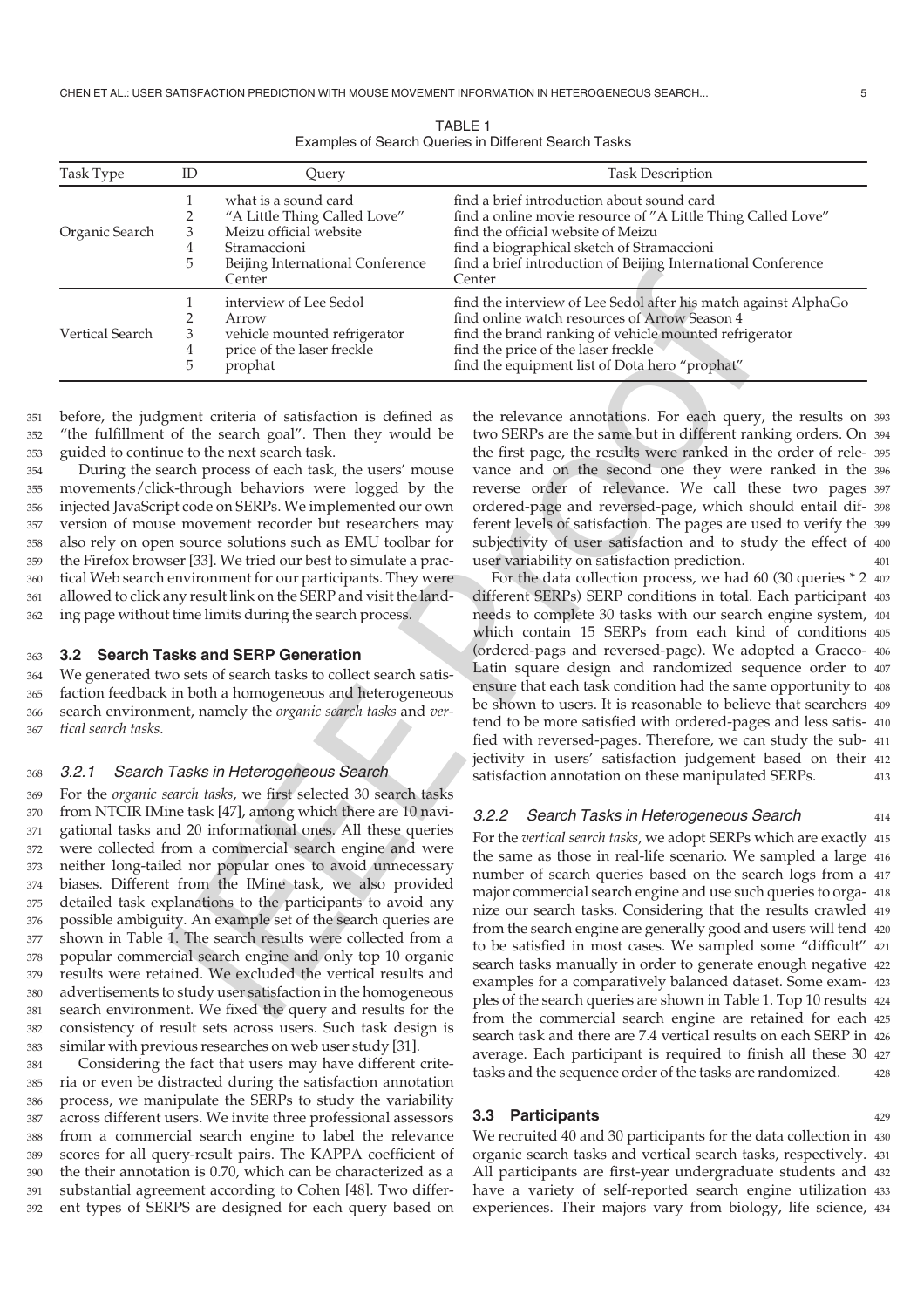

Fig. 3. Distribution of user satisfaction in homogeneous/heterogeneous search.

 arts, economics to social science. We didn't invite computer science or electrical engineering students because they may be too familiar with the use of search engines and cannot represent ordinary search engine users. Each participant was paid 10 US dollars for completing the 30 search tasks.

#### <sup>440</sup> 3.4 Satisfaction Distribution

 With the data collected in the experiment process, we show the distribution of satisfaction scores from users in both homogeneous and heterogeneous search environment in Fig. 3. From this figure we can see that users tend to give a high satisfaction score for the search tasks in both homoge- neous and heterogeneous search environment, which shows that the commercial search engine generally provides promis- ing results for these non-long-tailed queries. The percentage of sessions labelled 5 in heterogeneous search (50.4 percent) is higher than that in homogeneous search (37.9 percent), which may indicates that vertical results can help improve SERP quality.

 We use the two kinds of pre-defined SERPs (ordered-page and reversed-page) in organic search tasks to verify the sub- jectivity of satisfaction annotations from users. The distribu- tion of the satisfaction scores on the manipulated SERPs are shown in Fig. 4. Results show that users tend to feel more sat- isfied with ordered-pages and less satisfied with reversed- pages, which is in line with our expectations. It indicates that users' satisfaction scores will be affected by the relevance of search results but the impact is not as large as we have imag- ined. More detailed study on the effect of user variability on satisfaction prediction will be shown in Section 5.4.

## 464 4 MOTIF EXTRACTION AND SELECTION

 The motif-based satisfaction prediction framework can be described as Algorithm 1. We first extract large amount of motif candidates from the training set and then adopt spe- cific selection strategies to pick out the ones with high qual- ity. Then we train a satisfaction classifier with the selected motifs and the training dataset. For a new testing data with- out satisfaction annotation, we only need calculate features based on the selected motifs and mouse movement informa-tion in the testing data and input them into the classifier, the



Fig. 4. Distribution of satisfaction scores on manipulated SERPs.

|                                                                                                                                                                                                                                                                                                                                                                                                                                                                                                                          | $Percentza$ <sub>10</sub> .                                                                                                                                                                                                                                                                                                                                                                                                                                                                                                                                      |                                                                                         |
|--------------------------------------------------------------------------------------------------------------------------------------------------------------------------------------------------------------------------------------------------------------------------------------------------------------------------------------------------------------------------------------------------------------------------------------------------------------------------------------------------------------------------|------------------------------------------------------------------------------------------------------------------------------------------------------------------------------------------------------------------------------------------------------------------------------------------------------------------------------------------------------------------------------------------------------------------------------------------------------------------------------------------------------------------------------------------------------------------|-----------------------------------------------------------------------------------------|
| $\dot{2}$<br>5<br>4<br><b>Satisfaction Score</b>                                                                                                                                                                                                                                                                                                                                                                                                                                                                         | 3<br>5<br><b>Satisfaction Score</b>                                                                                                                                                                                                                                                                                                                                                                                                                                                                                                                              |                                                                                         |
| of user satisfaction in homogeneous/heterogeneous                                                                                                                                                                                                                                                                                                                                                                                                                                                                        | Fig. 4. Distribution of satisfaction scores on manipulated SERPs.                                                                                                                                                                                                                                                                                                                                                                                                                                                                                                |                                                                                         |
| to social science. We didn't invite computer<br>ical engineering students because they may<br>with the use of search engines and cannot<br>ary search engine users. Each participant<br>dollars for completing the 30 search tasks.                                                                                                                                                                                                                                                                                      | output will be the prediction result of satisfaction. The algo- 474<br>rithm shows that, once the motifs are selected, we only need 475<br>to calculate some features for a new coming data, which 476<br>makes our method a fast and scalable way for satisfaction 477<br>prediction.                                                                                                                                                                                                                                                                           | 478                                                                                     |
| on Distribution                                                                                                                                                                                                                                                                                                                                                                                                                                                                                                          | Algorithm 1. Motif-Based Satisfaction Prediction                                                                                                                                                                                                                                                                                                                                                                                                                                                                                                                 | 479                                                                                     |
| llected in the experiment process, we show<br>of satisfaction scores from users in both<br>nd heterogeneous search environment in<br>figure we can see that users tend to give a<br>score for the search tasks in both homoge-<br>ogeneous search environment, which shows<br>cial search engine generally provides promis-<br>lese non-long-tailed queries. The percentage<br>led 5 in heterogeneous search (50.4 percent)<br>hat in homogeneous search (37.9 percent),<br>cates that vertical results can help improve | Input:<br>training user sessions. TrainD<br>TrainD's satisfaction annotation. TrainSAT<br>testing user sessions. TestD<br>Output:<br>TestD's satisfaction annotation. TestSAT<br>Generate motif candidates MC from TrainD<br>1:<br>2:<br>Pick out motifs $M$ of high quality from $MC$ for<br>prediction with specified selection strategy<br>Generate feature sets TrainF based on TrainD and M<br>3:<br>Train a classifier C with TrainF and TrainSAT<br>4:<br>5:<br>Generate feature sets TestF based on Test and M<br>Predict TestSAT with C and TestF<br>6: | 480<br>481<br>482<br>483<br>484<br>485<br>486<br>487<br>488<br>489<br>490<br>491<br>492 |
| o kinds of pre-defined SERPs (ordered-page<br>ge) in organic search tasks to verify the sub-<br>action annotations from users. The distribu-<br>action scores on the manipulated SERPs are<br>Results show that users tend to feel more sat-<br>red-pages and less satisfied with reversed-<br>n line with our expectations. It indicates that<br>n scores will be affected by the relevance of<br>t the impact is not as large as we have imag-                                                                         | In this section, we first give a brief introduction of the 493<br>motif extraction method, which is similar with the method 494<br>in [17]. In Section 4.2, we make a detailed description of the 495<br>novel motif selection strategies and we show some exam- 496<br>ples of the predictive motifs in Section 4.3.<br><b>Motif Candidate Extraction</b><br>4.1<br>The concept of motif is first introduced by Lagun et al. [17] 499                                                                                                                           | 497<br>498                                                                              |
| led study on the effect of user variability on<br>iction will be shown in Section 5.4.                                                                                                                                                                                                                                                                                                                                                                                                                                   | and defined as frequent subsequences in mouse cursor 500<br>movement data. They proposed to automatically extract 501                                                                                                                                                                                                                                                                                                                                                                                                                                            |                                                                                         |

#### **4.1 Motif Candidate Extraction** 498

The concept of motif is first introduced by Lagun et al. [17] 499 and defined as frequent subsequences in mouse cursor 500 movement data. They proposed to automatically extract 501 motifs from web search examination data and used it for 502 document relevance prediction and search result ranking. 503 Although the method can be adopted to all kinds of Web 504 pages, they focused on extracting motifs from landing pages 505 so that users' implicit preference feedback could be inferred. 506 Different from their work, we try to extract motifs from 507 mouse cursor movement logs on SERPs because we believe 508 that whether users are satisfied can be predicted by their 509 interaction behaviors on SERPs. We first introduce the defi- 510 nition of motif in our work and explain the extraction pro- 511 cess from cursor movement data to motifs. 512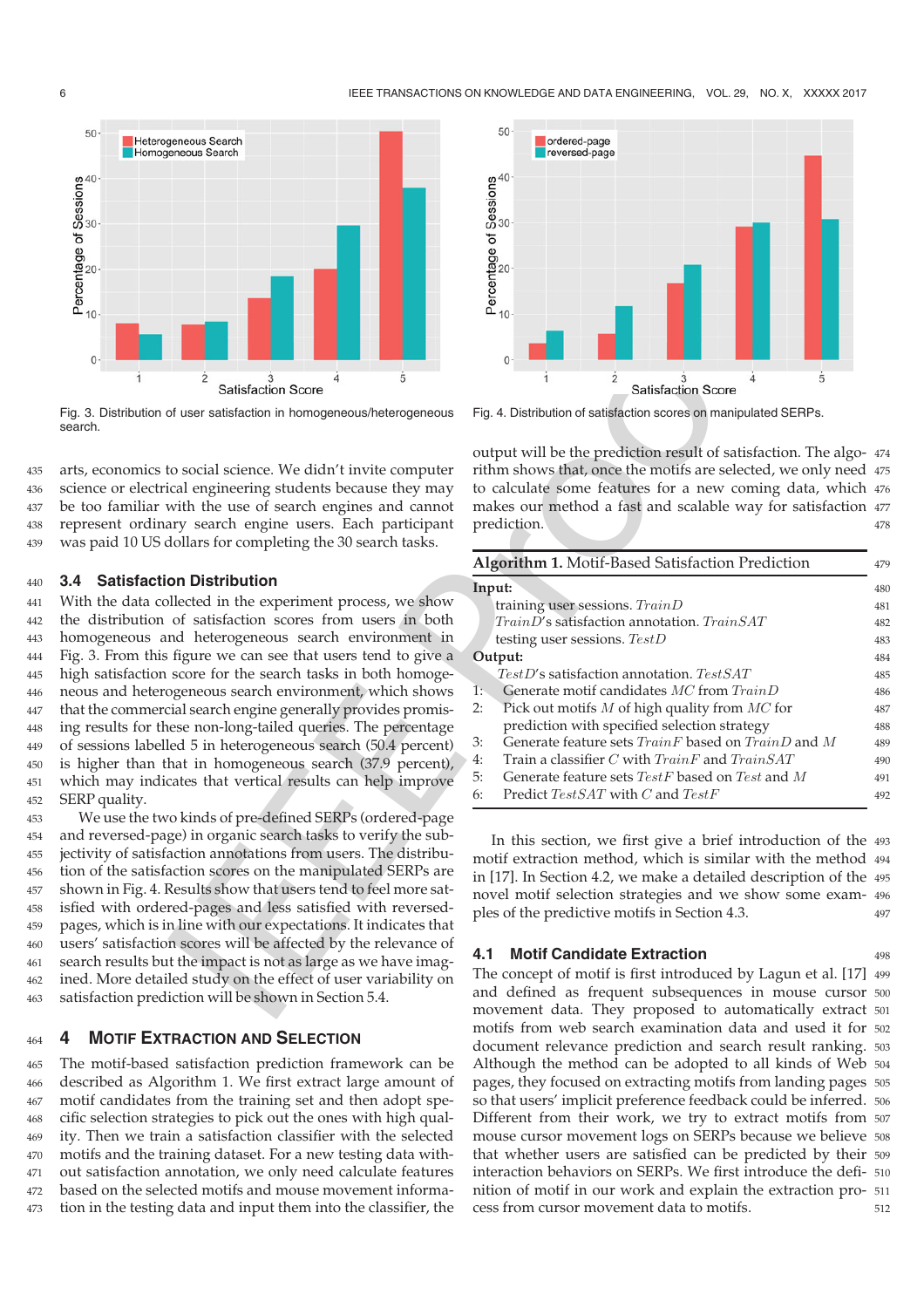<sup>513</sup> Definition. A motif is a frequently-appeared sequence of mouse 514 positions, which can be represented by  $T = \{(x_i, y_i)\}_{i=1}^N$ , where 515  $(x_i, y_i)$  is the coordinates of the cursor at time  $t_i$ .

 To extract motifs from cursor data, we first use a sliding window to perform data pre-processing and generate candi- dates from raw data, which means we shift a given length of window in the mouse log and every shift will generate a motif candidate. In the generation of motifs, we also use Dynamic Time Warping (DTW) algorithm [49] for distance measurement as in [17]. DTW algorithm calculates the smallest possible distance between two time series by align- ing one time series with another [50]. Different from Lagun et al.'s work, we try both euclidean and Manhattan distan- ces in calculation. euclidean distance which is not selected by [17] is also used in our method because we believe that motif extraction on SERPs and ordinary Web pages are dif- ferent. The size and number of components on SERPs are generally fixed and the direct distances between points are mostly comparable across different search sessions.

 During the process of clustering similar motifs, we adopted a similar early abandonment and lower bounding strategy as in [17] and a number of time series mining stud- ies such as [51]. The difference is that we just remove the candidate motifs which have overlapping subsequences instead of using a range parameter R to distinguish good motifs from candidates. By this means, we are able to get more candidate motifs and adopt specific strategies to select out motifs with high quality for satisfaction predicting.

#### 541 4.2 Motif Selection Strategies

In the generation of menosity was been used in sects the research is resolved to assume that uses<br>in the simulation of menosity and the simulation of menosity of the simulation of menosity in the system of the coamples is A major difference between our motif extraction method and the one in [17] is that we use a number of selection strat- egies to find the most predictive motifs from candidates. Different from the frequency-based strategy in [17] which selects motifs with the most appearances in training set, we make use of the data distribution information to locate the motifs which can separate SAT sessions from DSAT ones. We believe that frequently-appeared motifs may not always be predictive ones because they may appear in both SAT and DSAT sessions. Therefore, a better selection strategy should use both frequency information and the differences between different kinds of sessions.

554 We first define *SAT\_DATA/DSAT\_DATA* as the search 555 sessions which are labelled as satisfactory/unsatisfactory 556 ones annotated by users/assessors. M\_SAT and M\_DSAT 557 are then defined as the sets of motifs extracted from 558 SAT\_DATA and DSAT\_DATA. When we select proper 559 motifs with high predictive power from M\_SAT and 560 M DSAT, they could be adopted to generate features for each 561 search session. If we get a series of predictive motifs 562  $C_1, C_2, \ldots, C_N$ , we can obtain N distance features for a certain 563 search session S:  $Dist(C_1, S), Dist(C_2, S) \dots Dist(C_N, S),$  $564$  which will then be used as the N features in the prediction 565 method.

 One should note that although the motif selection strate- gies adopted in our method is different from that in [17], the efficiency of online satisfaction prediction process is similar 569 with the existing method if the same number  $(N)$  of motifs are selected. This is because in the prediction process, both methods require the calculation of similarity between predictive motifs and motifs from search sessions. The com- 572 putation complexity is therefore mostly unchanged if both 573 adopt the same number of motifs. 574

#### **4.2.1 Distance-Based Selection 575 Exercise 2.2.1 Distance-Based Selection**

This strategy is based on a Difference Hypothesis: predictive 576 motifs in *M\_SAT* should be quite different from the ones in 577 M DSAT and vice versa. This hypothesis probably holds <sup>578</sup> because it is reasonable to assume that users have different 579 mouse movement patterns when they are satisfied / unsat- 580 isfied with the search results. The examples in Fig. 1 also 581 agrees with this assumption. 582

To select the motifs that are significantly different, we use 583 the average distance between motifs in different sets to mea- 584 sure the difference. For example, for a motif candidate 585  $C\_SAT_i$  in M\_SAT, we have  $586$ 

$$
S_{dist}(C\_\mathit{SAT}_i) = \frac{\sum_{C_j \in M\_\mathit{DSAT}}DTW(C\_\mathit{SAT}_i, C_j)}{|M\_\mathit{DSAT}|}.\tag{1}
$$

 $DTW(C\_SAT_i, C_i)$  represents the DTW distance of two can- 589 didate motifs,  $C\_SAT_i$  and  $C_i$ . Intuitively, this equation rep- 590 resents the average DTW distance between  $C\_SAT_i$  and all 591 motifs in  $M$  DSAT. Similarly, for motifs in  $M$  DSAT, we 592 have 593

$$
S_{dist}(C\_\text{DSAT}_i) = \frac{\sum_{C_j \in M\_\text{SAT}} DTW(C\_\text{DSAT}_i, C_j)}{|M\_\text{SAT}|}.
$$
 (2)

With Equations (1) and (2), we can select motifs with large 596 difference from the motifs in the other kind of sessions, 597 which have large chances to be predictive ones.  $598$ 

#### 4.2.2 Distribution-Based Selection 599

This strategy is based on a Covering Hypothesis: predictive 600 motifs in  $M\_SAT/M\_DSAT$  should cover sufficient ses- 601 sions in SAT\_DATA/DSAT\_DATA. We introduce this 602 hypothesis because when a certain motif can only cover a 603 small number of sessions, it is not reasonable to select it 604 even if it is quite different from the motifs in the other set. 605 We want to focus on the general behavior patterns in satis-606 fied / unsatisfied sessions. Therefore, it is necessary to use 607 the distribution information to filter possible noises and 608 retain the ones with large coverage.  $609$ 

We define the distance of a motif  $C$  and a session  $S$  first  $610$ to determine whether a motif covers a specific session 611

$$
Dist(C, S) = min\{DTW(C_i, C)|C_i \in S\}.
$$
\n(3)

As shown in (3), we use a sliding window to capture several 614 motif candidates  $(C_i)$  from session S and calculate the dis- 615 tance between  $C$  and these motifs. The smallest distance is  $616$ defined as the distance between  $C$  and  $S$ . We then define  $617$ the coverage rate of a motif  $C$  on a dataset  $D$  618

$$
CR(C, D) = \frac{\left| \left\{ \frac{Dist(C, S_i)}{|D| \sum_{S_j \in D} Dist(C, S_j)} < r | S_i \in D \right\} \right|}{|D|}.
$$
\n(4)

In (4),  $r$  is the parameter to ensure we can select enough  $621$ motifs, which we set as  $\frac{1}{30}$  in our experiment. Intuitively, if 622 the distance between a motif candidate C and a seesion  $S_i$  623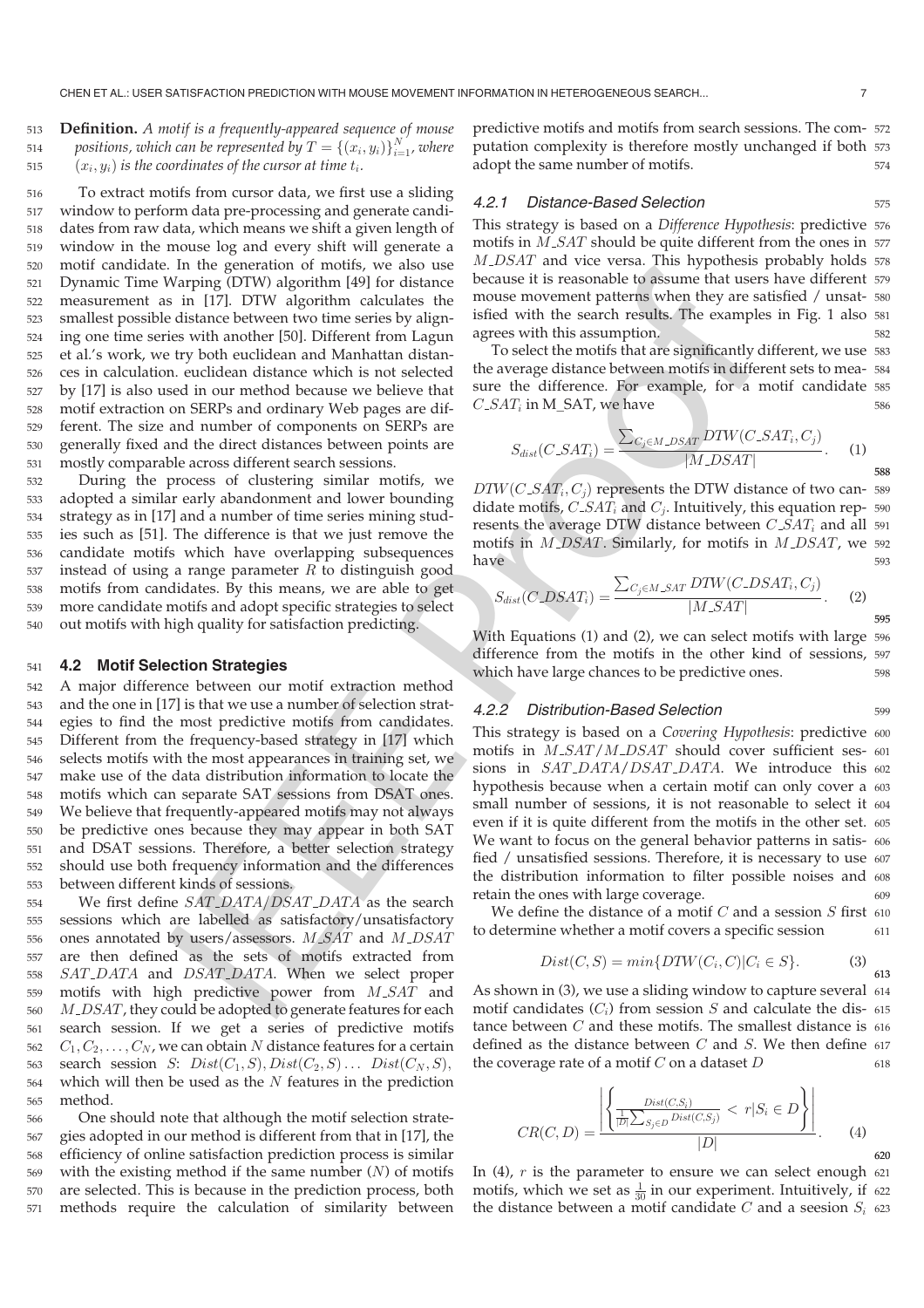

Fig. 5. Predictive motifs discovered from SAT\_DATA (a-c) and DSAT\_DATA (d-f).

 $624$  divided by the average distance between C and all sessions 625 in dataset  $D$  is smaller than the threshold  $r$ , we consider the 626 motif candidate C covers session  $S_i$ . With the concept of 627 coverage rate, we can define the score for each motif based 628 on distribution difference as follows:

$$
S_{distri}(C\_SAT_i) = \frac{CR(C\_SAT_i, SAT\_DATA)}{CR(C\_SAT_i, DSAT\_DATA)}
$$
(5)

631

633

$$
S_{distri}(C\_{DSAT_i}) = \frac{CR(C\_{DSAT_i}, DSAT\_{DATA})}{CR(C\_{DSAT_i}, SAT\_{DATA})}.
$$
 (6)

 As shown in Equations (5) and (6), if a motif from M SAT/M DSAT has a large coverage rate on SAT DATA/DSAT DATA and a small coverage rate on DSAT DATA/SAT DATA, it will get a higher score and is considered to be predictive. We select motifs with high scores since they tend to have a large distribution difference.

#### <sup>640</sup> 4.3 Example of Predictive Motifs

 The proposed distance-based and distribution-based strate- gies can help discover predictive motifs from mouse move- ment data and a few examples are shown in Fig. 5. Figs. 5a, 5b, and 5c show 3 of the 10 most predictive motifs extracted 645 from SAT\_DATA while Figs. 5d, 5e, and 5f show 3 of the 10 most predictive motifs extracted from DSAT DATA. We tried to extract motifs from the datasets collected in both a homogeneous search and heterogeneous search. Although vertical results are quite different from organic results in presentation styles, the extracted motifs from different search environments appear to be similar in general. It seems that in both aggregated and non-aggregated search, predictive motifs have similar characteristics as shown in Fig. 5. The motifs are selected based on distribution-based strategy while distance-based strategy produce similar results according to our experiments. The movement directions are annotated by arrows and the coordinate axis 657 is in pixels. 658

We can see that the motif in Fig. 5a shows a process that 659 user examines the top results carefully and then take a quick 660 look at the lower-ranked results and Fig. 1a can be regarded 661 a practical example. Fig. 5b probably shows the process of 662 re-visiting a previous checked result while Fig. 5c mainly 663 indicates the behavior of using the mouse as a reading aid or 664 the action of moving mouse to click. In contrast, the three 665 motifs show in Figs. 5d, 5e, and 5f are similar and all reflect 666 the process of moving the mouse from bottom to the top after 667 carefully examining a result at a lower position. This is rea- 668 sonable since we can infer that a searcher may not be satisfied 669 if he has to re-examine a number of results after examining a 670 lower-ranked one. These motifs extracted automatically 671 from mouse data will play an important role in satisfaction 672 predicting. The distance calculated based on Equation (3) 673 will be the features of the classification learning algorithm, 674 as will be discussed in the next section. 675

## **5 EXPERIMENTAL RESULTS** 676

#### **5.1 Experiment Setups 677**

In this section, we demonstrate the value of our method by 678 predicting users' satisfaction annotations in both homoge- 679 neous and heterogeneous search environment. After the 680 motif extraction and selection process described in Section 4, 681 the motifs from the data sets collected in Section 3 are 682 adopted to generate features in the prediction process. 683

We compare the performance of the proposed model in 684 predicting user satisfaction scores in both homogeneous 685 and heterogeneous search environment. We compare the 686 effectiveness of different parameter settings and motif selec- 687 tion strategies based on data collected with homogeneous 688 search tasks in Sections 5.2 and 5.3. With the ordered-pages 689 and reversed-pages designed in homogeneous search, we 690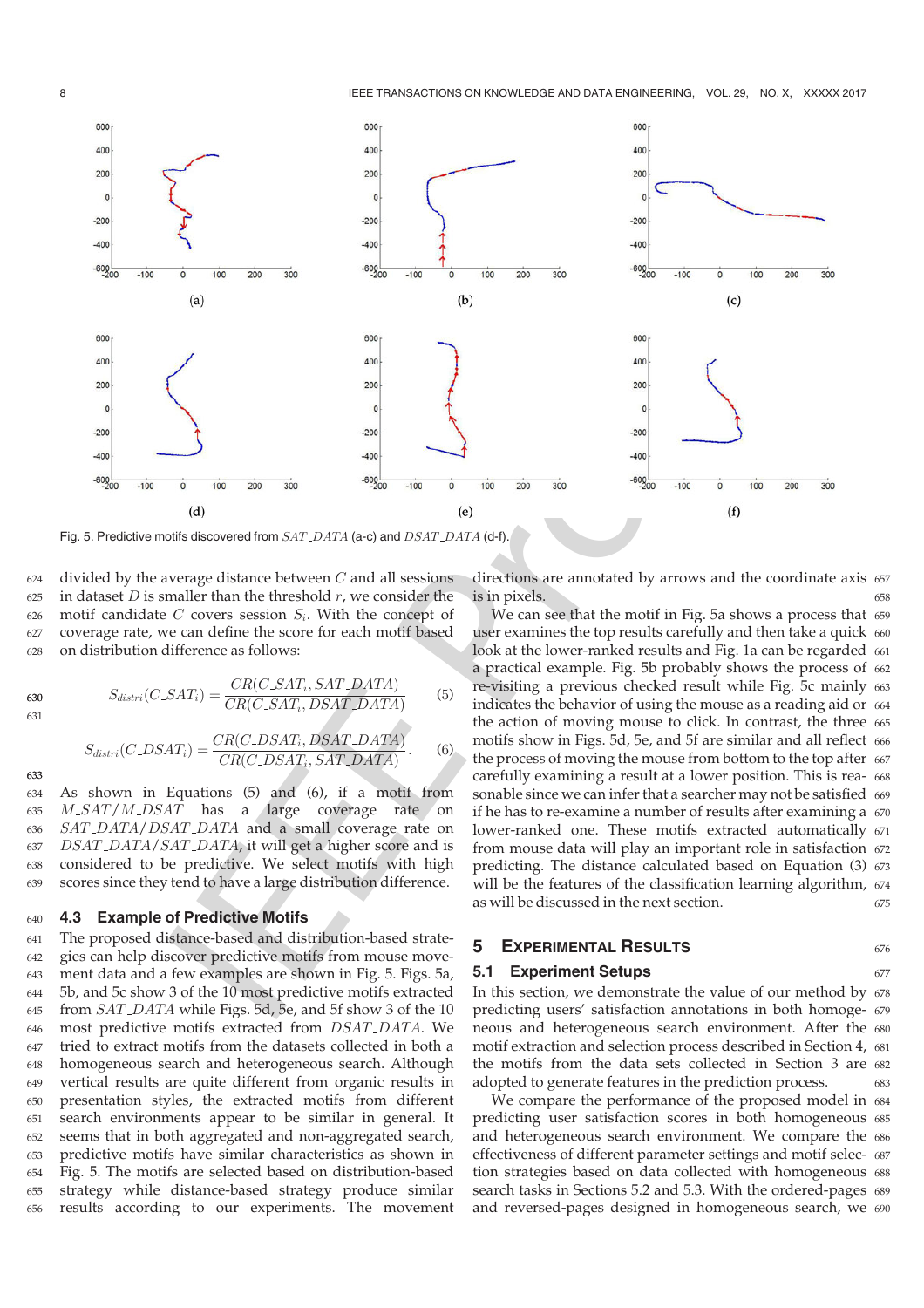

 study the effect of user variability in Section 5.4. With two state-of-the-art methods, we demonstrate the predictive power of motifs in both homogeneous and heterogeneous search for unseen users/queries in Sections 5.5 and 5.6.

**Example 1988**<br> **Example 1988**<br> **Example 1988**<br> **Example 1989**<br> **Example 1989**<br> **Example 1989**<br> **Example 1989**<br> **Example 1989**<br> **Example 1989**<br> **Example 1999**<br> **Example 1999**<br> **Example 1999**<br> **Example 1999**<br> **Example 1999**  For satisfaction prediction, we exclude sessions with a satisfaction score of 3 because we consider users do not have a satisfaction preference in such sessions. We con- sider sessions with a score of 4 or 5 are regarded as SAT cases and those with a score of 1 or 2 as DSAT ones. Based on our dataset, there are 807 SAT sessions and 167 DSAT sessions in homogeneous search, 589 SAT sessions and 132 DSAT sessions in heterogeneous search, which is imbal- anced. We use all the DSAT sessions and downsample the SAT ones to make the satisfaction prediction a balanced learning task (The training sets are balanced while the test- ing sets still remain imbalanced). The learning algorithm in the prediction process is logistic regression,<sup>1</sup> which is widely used in prediction tasks [4]. We use Area Under roc Curve (AUC) to be the evaluation metric because it is less sensitive to the ratio of positive and negative daata samples and is more reliable in imbalanced learning [52]. All results reported in the following sections are the aver- age AUC of five-fold cross validation (The motifs are recomputed for each training and testing set).

#### <sup>715</sup> 5.2 Comparison of Parameter Settings

 There are two parameters in the motif extracting algorithm we discussed in Section 4.1, namely the length of sliding window and the distance measurement method for two basic points. Fig. 6 shows the prediction results with differ- ent sliding windows and distance measurement methods. The motif selection method used in Fig. 6 is the frequency- based method, which is the one used in [17]. We compare the effectiveness of three different length of sliding win- dows (3s, 5s and 7s) and two distance measurement meth-ods (Manhattan(Man) and euclidean(Euc)) in Fig. 6.

 From the figure we can see that all models perform better when the number of used motifs increases. With the same distance measurement method, the model's prediction per-formance does not differ much with the three tested length



Fig. 6. AUC of satisfaction prediction with different parameter settings. Fig. 7. AUC of satisfaction prediction with different motif selection strategies

(3s, 5s and 7s) of sliding windows. A model with euclidean 730 distance can achieve comparatively better predicting results 731 with fewer motifs, which is quite important because the cal- 732 culation of motifs is quite time-consuming. It will be of great 733 value if we can predict satisfaction with comparatively fewer 734 motifs in both academic and industrial applications. A slid- 735 ing window of 7s is slightly better than others at the early 736 stage. As a results, we set the length of sliding window to be 737 7s and use euclidean distance measure in the next sections. 738

#### **5.3 Comparison of Motif Selection Strategies** 739

To compare the different strategies for motif selection, we 740 use the method used in [17] as a baseline, which selects 741 motifs based on frequency in training set. Experimental 742 results with different motif selection strategies described in 743 Section 4.2 are shown in Fig. 7. 744

Results in Fig. 7 show that the proposed distance and 745 distribution-based motif selection strategy outperform 746 the baseline frequency-based strategy. Moreover, the 747 distribution-based method can achieve a good perfor- 748 mance with quite a small number of motifs. We consider 749 the distribution-based method the best one because we 750 want to predict satisfaction with a small number of motifs 751 so that the motif extraction process can be efficient. There- 752 fore, we adopt the distribution-based selection strategy in 753 the prediction models in the next sections.  $754$ 

We also try the lasso-based feature extraction method to 755 further demonstrate the effectiveness of our proposed motif 756 selection strategy. The results are shown Fig. 8. Different 757 penalty coefficients (from C=0.001 to C=100) of lasso regres- 758 sion are adopted and we can observe that lasso-based 759 method does outperform the frequency-based selection 760 strategy. However, the distribution-based method still out- 761 performs the lasso regression with all tested penalty coeffi- 762 cients, which further demonstrates the effectiveness of our 763 proposed method. The state of  $\frac{764}{200}$ 

We note that the AUC performance on users' satisfaction 765 annotations is only around 0.65, which may be because that 766 users' self-annotations may be quite subjective and are diffi- 767 cult to be predicted. Such findings further validate the 768 necessity of investigating the subjectivity of users' satisfac- 769 tion perception. 770

<sup>1.</sup> The LR model used in this paper is the one implemented in scikitlearn (http://scikit-learn.org) with all default parameter settings.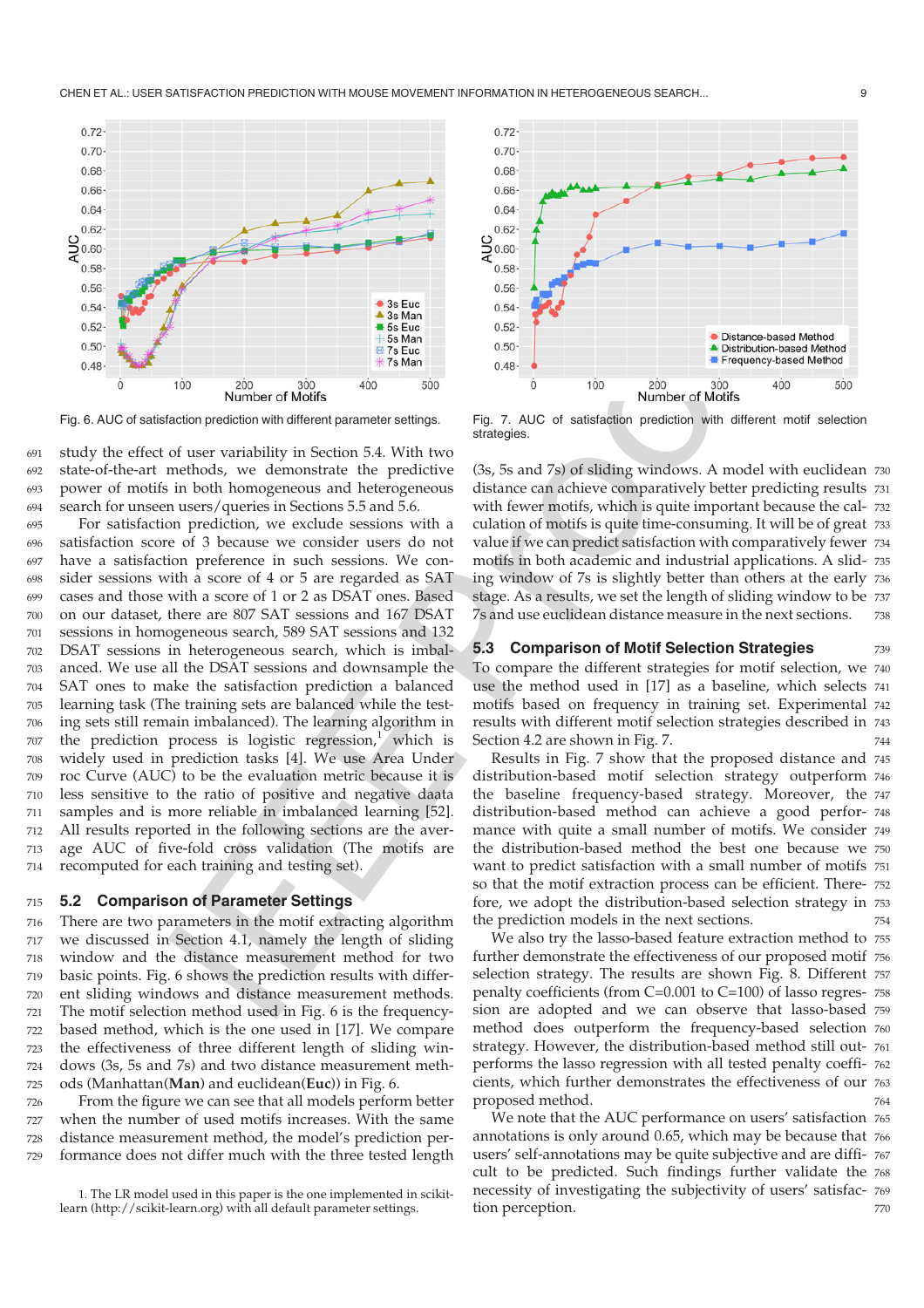0.64  $0.62$ Al IC 0.60 0.58 0.56 0.54  $0.52$  $0.50$ 0.48 ó

Fig. 8. AUC of satisfaction prediction with Lasso regression. Fig. 9. Distribution of user variability scores

## <sup>771</sup> 5.4 User Variability Study

 Considering the fact that different users may have different opinions in satisfaction judgement, satisfaction annotations collected from users may be subjective. To study the effect of user variability on satisfaction prediction, we test the perfor- mance model on the following three different datasets based on the the manipulated SERPs described in Section 3.2:

778 The Original Dataset. All search sessions with satisfaction 779 scores of 1, 2, 4 or 5 collected in homogeneous search are 780 included in this dataset.

781 The Controlled Dataset. As described in Section 3.2, we use 782 the manipulated SERPs and assume users should perceive 783 different levels of satisfaction on different SERPs. For each 784 participant, we define  $x_1$  to represent the number of ordered-785 pages which he/she gave a satisfaction score of 1 and  $y_1$  to 786 represent the number of reversed-pages which he gave a sat-787 isfaction score of 1. Similarly, we get  $x_i$ ,  $y_i$  ( $i = 2, 3, 4, 5$ ). With <br>788 these variables, we can define a combination of  $x_i$ ,  $y_i$  to meathese variables, we can define a combination of  $x_i, y_i$  to mea-789 sure user variability quantitatively

$$
\mathbf{S}(participant) = f(x_1, x_2 \dots x_5, y_1, y_2 \dots y_5). \tag{7}
$$

 In general, we assume that users should to be more satisfied with ordered-pages and less satisfied with reversed-pages. Based on this assumption, we define a score for users as following:

$$
\mathbf{S}(participant) = x_5 + y_1 + y_2 - x_1 - x_2 - y_5. \tag{8}
$$

798 With the definitions of  $x_i$  and  $y_i$ , we can see that larger  $x_5$ ,  $y_1$  $799$  and  $y_2$  indicate that the user labelled more ordered-pages 800 with high satisfaction scores and more reversed-pages with 801 low satisfaction scores. Meanwhile, larger  $y_5$ ,  $x_1$  and  $x_2$  indi-802 cate that the user labelled more reversed-pages with high sat-803 isfaction scores and more ordered-pages with low 804 satisfaction scores. Therefore, it is reasonable to think that the 805 higher the defined score is, the more the users' satisfaction 806 judgment criteria is consistent with our assumption. We do 807 not include  $x_3/y_3$  because users do not have clear satisfaction 808 preference in such search sessions. Meanwhile, we do not 809 include  $x_4/y_4$  because  $x_5/y_5$  can denote the number of the 810 most SAT sessions and is already larger than  $x_1 + x_2/y_1 + y_2$ <br>811 (see Fig. 3). The combined score will be mostly determined (see Fig. 3). The combined score will be mostly determined 812 by the number of SAT sessions if  $x_4/y_4$  are also included. The



**EVALUATION CONTROLL CONSULTER CONSULTER CONSULTER CONSULTER CONSULTER CONSULTER CONSULTER CONSULTER CONSULTER CONSULTER CONSULTER CONSULTER CONSULTER CONSULTER CONSULTER CONSULTER CONSULTER CONSULTER CONSULTER CONSULTER** distribution of the reliability scores of the 40 participants are 813 shown in Fig. 9. We can see that the score varies across users 814 and the range is from -10 to 15, which demonstrates the vari- 815 ability in users' satisfaction judgement. To investigate the 816 effect of user various, we exclude the search sessions col- 817 lected from some users to reduce user variability. We remove 818 the sessions collected from users with the five lowest scores 819 (which are below -2) and the remaining 827 search sessions 820 are regarded as the reliable dataset. 821

The Manipulated Dataset. We define the sessions collected 822 with ordered-pages as SAT cases and those collected with 823 reversed-pages as DSAT ones. It should be noticed that this 824 dataset has nothing to do with users' original satisfaction 825 feedback. The only information we use is the mouse move- 826 ment information collected during users' search process. 827

Performance of our predict model on these three datasets 828 are shown in Fig. 9. We can see that the proposed model 829 gain comparatively better results on the controlled dataset 830 and manipulated dataset. The model performance is the 831 best on the controlled dataset, which is probably because 832 user variability is reduced. Such results indicate that users' 833 annotations on search satisfaction are rather subjective and 834 we can improve prediction performance to some extent if 835 user variability is reduced. 836



Fig. 10. AUC of satisfaction prediction on datasets with different user Q2 variability.

0.72

0.70

0.68

0.66

791

797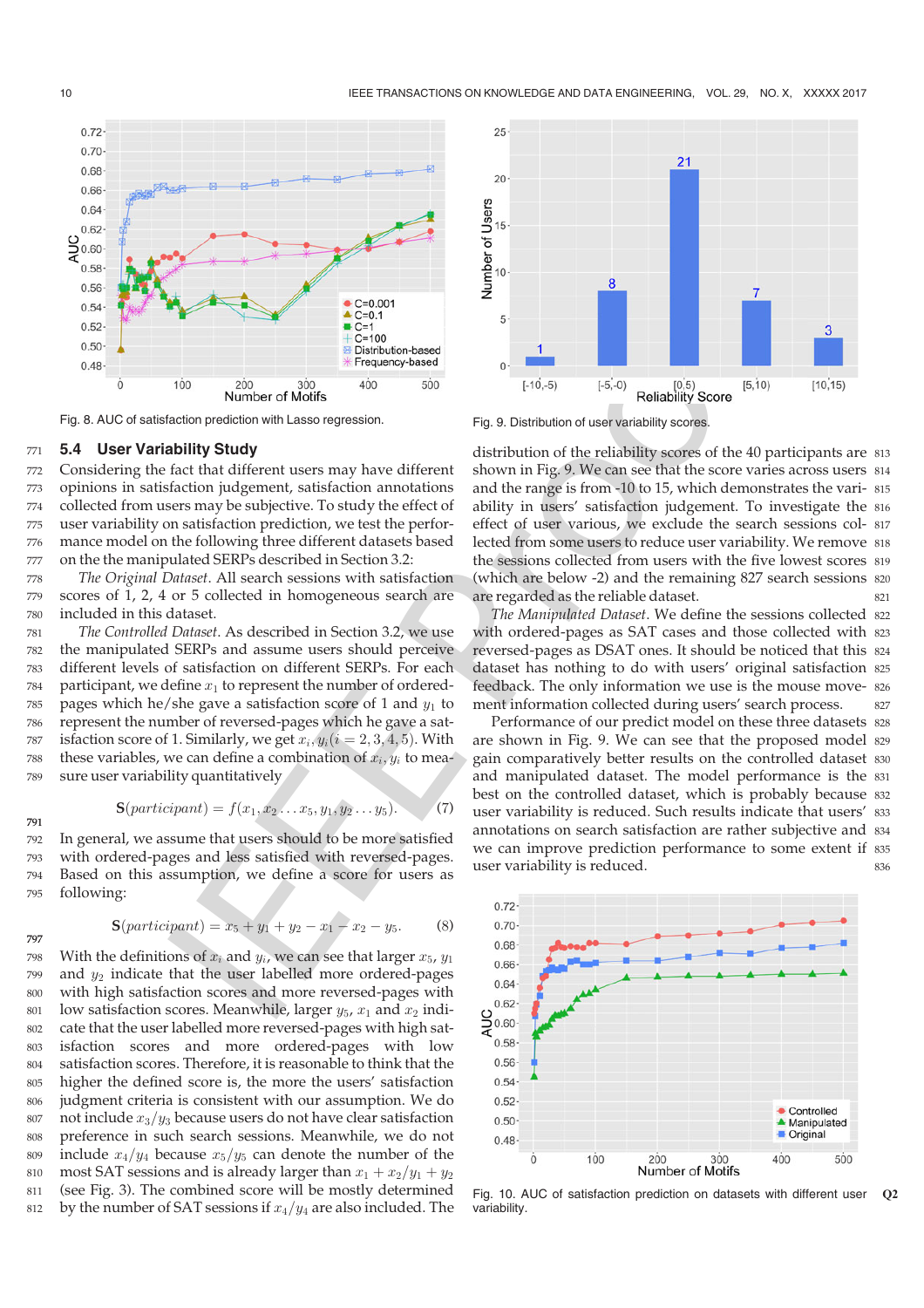CHEN ET AL.: USER SATISFACTION PREDICTION WITH MOUSE MOVEMENT INFORMATION IN HETEROGENEOUS SEARCH... 11

TABLE 2 AUC of Search Satisfaction Prediction across Different Users and Queries in Homogeneous and Heterogeneous Search (\* Indicates Statistical Significance at  $p < 0.05$  Level, \*\* Indicates Statistical Significance at  $p < 0.01$  Level)

|                      | Sampling strategy | Guo et al. [4] | Jiang et al. [9] |       | motif $\text{motif} + \text{Guo et al.} [4]$ | motif + Jiang et al. $[9]$ |
|----------------------|-------------------|----------------|------------------|-------|----------------------------------------------|----------------------------|
| Homogeneous Search   | random sample     | 0.654          | 0.596            | 0.666 | $0.671 (+2.6\%)$                             | $0.682 (+14.4\%^{**})$     |
|                      | sample by user    | 0.630          | 0.542            | 0.664 | $0.658 (+4.4\%)$                             | $0.663 (+22.3\%)$          |
|                      | sample by query   | 0.624          | 0.546            | 0.669 | $0.674 (+8.0\%*)$                            | $0.673 (+23.3\%^{**})$     |
| Heterogeneous Search | random sample     | 0.892          | 0.877            | 0.865 | $0.932 (+4.5\%)$                             | $0.930 (+6.0\%^{**})$      |
|                      | sample by user    | 0.890          | 0.877            | 0.856 | $0.936 (+5.2\%^{**})$                        | $0.931 (+6.2\%^{**})$      |
|                      | sample by query   | 0.923          | 0.871            | 0.831 | $0.925 (+0.2\%)$                             | $0.931 (+6.9\%^{**})$      |

837 5.5 Prediction across Users and Queries

 According to Section 4, the motif selection strategy relies on data distributions on training sets to locate the most predic- tive motifs. Therefore, it is important to investigate the gen- eralization power of the proposed prediction model across different users and queries. According to previous studies on predicting examination sequence with mouse movement information [53], different users may have rather different mouse movement patterns and this may lead to poor gener-alization power of proposed prediction models.

 To verify the prediction performance of the proposed models while dealing with new users and queries, we adopt three different training strategies. Random sampling: the seg- mentation of training and testing data in cross validation is completely random. Sampling by user: in the segmentation of training and testing data in cross validation, sessions from a same user can only be grouped into either the training set or the testing set. Sampling by query: in the segmentation of training and testing data in cross validation, sessions for a same query can only be grouped into either the training set or the testing set. With the latter two strategies, we can ensure that data from the same user/query cannot be adopted for both training and testing.

 We implement the satisfaction prediction method pro- posed in [4] (with both coarse-grained features such as number of clicks and fine-grained features such as scroll speed) and adopted it as a baseline method. We choose this method because it is also based on mouse behavior data (although without motifs) and is one of the most closely related studies. The predictive model in [9] is also used as a baseline method because in this work the features are extracted in a benefit-cost framework and can estimate graded search satisfaction more accurately than most

| TABLE 3                                                      |
|--------------------------------------------------------------|
| Feature Coefficients of LR Model for Satisfaction Prediction |

|      | motif + Guo et al. $[4]$ |             | motif + Jiang et al. [9] |             |  |
|------|--------------------------|-------------|--------------------------|-------------|--|
| rank | feature                  | coefficient | feature                  | coefficient |  |
| 1    | max_y_coordinate         | $-0.844$    | exist of click (bool)    | 0.851       |  |
|      | DSAT ratio               | 0.702       | min clicked rank         | 0.606       |  |
| 3    | SAT ratio                | 0.428       | sesson dwell time        | $-0.463$    |  |
| 4    | avg scroll speed         | 0.417       | max clicked rank         | $-0.418$    |  |
| 5    | session dwell time       | $-0.413$    | #DSAT click              | 0.407       |  |
| 6    | max_scroll_speed         | 0.325       | sum click dwell          | $-0.307$    |  |
|      | avg click dwell          | 0.304       | motif #1                 | 0.295       |  |
| 8    | motif #1                 | 0.294       | motif #2                 | 0.280       |  |
| 9    | motif #2                 | 0.288       | avg_click_dwell          | 0.257       |  |
| 10   | motif #3                 | 0.274       | motif #3                 | $-0.253$    |  |

manno sample by user  $10.892$  ( $0.877$  0.886 0.932( $0.877$  0.886 0.932( $0.45\%$  0.992) 0.87<br>
sample by usery 0.990 0.8771 0.887 0.936( $0.45\%$ ) 0.92<br>
sample by usery 0.990 0.8771 0.887 0.936( $0.45\%$ ) 0.92<br>
sample by quer existing works in the homogeneous search environment. 870 We combine the features calculated based on motifs (as 871 shown in Equation (3)) and the features in baseline methods  $872$ to make combined classification methods. Note that in our 873 experiment, there is only one query in a search task. So any 874 feature that is related with multi-queries is not included in 875 the implementation. The baseline methods and our pro- 876 posed method are both tested with the three different train- 877 ing strategies and the prediction results are shown in 878 Table 2. The numbers in parentheses show the improve- 879 ment of the prediction method with combined features over 880 the corresponding baseline method. We also conduct bivari- 881 ate statistical test for the significance of the performance 882 improvement according to [54]. 883

Results in Table 2 reveal a number of interesting findings: 884 1) The prediction performance of the proposed method with 885 motif features is effective with different training strategies. 886 It means that the method can be adopted to deal with 887 previously-unseen queries and users, which is important 888 for practical Web search applications. 2) The motif-based 889 method performs better and can achieve a significant 890 improvement of around 5 percent over [4] and around 891 20 percent over [9] in most cases, which may indicate that 892 the proposed method makes use of more details in users' 893 interaction process and can be used for improving state-of- 894 the-art technologies. 895

To get deep insight in the predictive power of selected 896 motifs, features with the top ten logistic regression coeffi- 897 cients are shown in Table 3. The selected models are those 898 trained with random sampling, while the feature rankings 899 are similar in other cases. The detailed feature descriptions 900 can be found in [4] and [9]. Results in Table 3 show that 901 while the traditional user behavior based features have the 902 highest regression weight, the selected motifs are also com- 903 paratively important. 904

The results in this section show that the motif features 905 can achieve a promising performance in predicting satisfac- 906 tion in the homogeneous search environment and are 907 extremely useful for the satisfaction prediction of previous- 908 unseen users/queries. 909

## **5.6 Prediction in Heterogeneous Search** 910

As mentioned in previous sections, the existence of vertical 911 results will affect users' search behaviors. Fig. 11 shows the 912 heatmap of users' mouse movement behavior on SERPs 913 with verticals placed at different positions. The search task 914 in the four subfigures of Fig. 11 are the same and the query 915 is "pictures of wine cabinet". We can see that users' mouse 916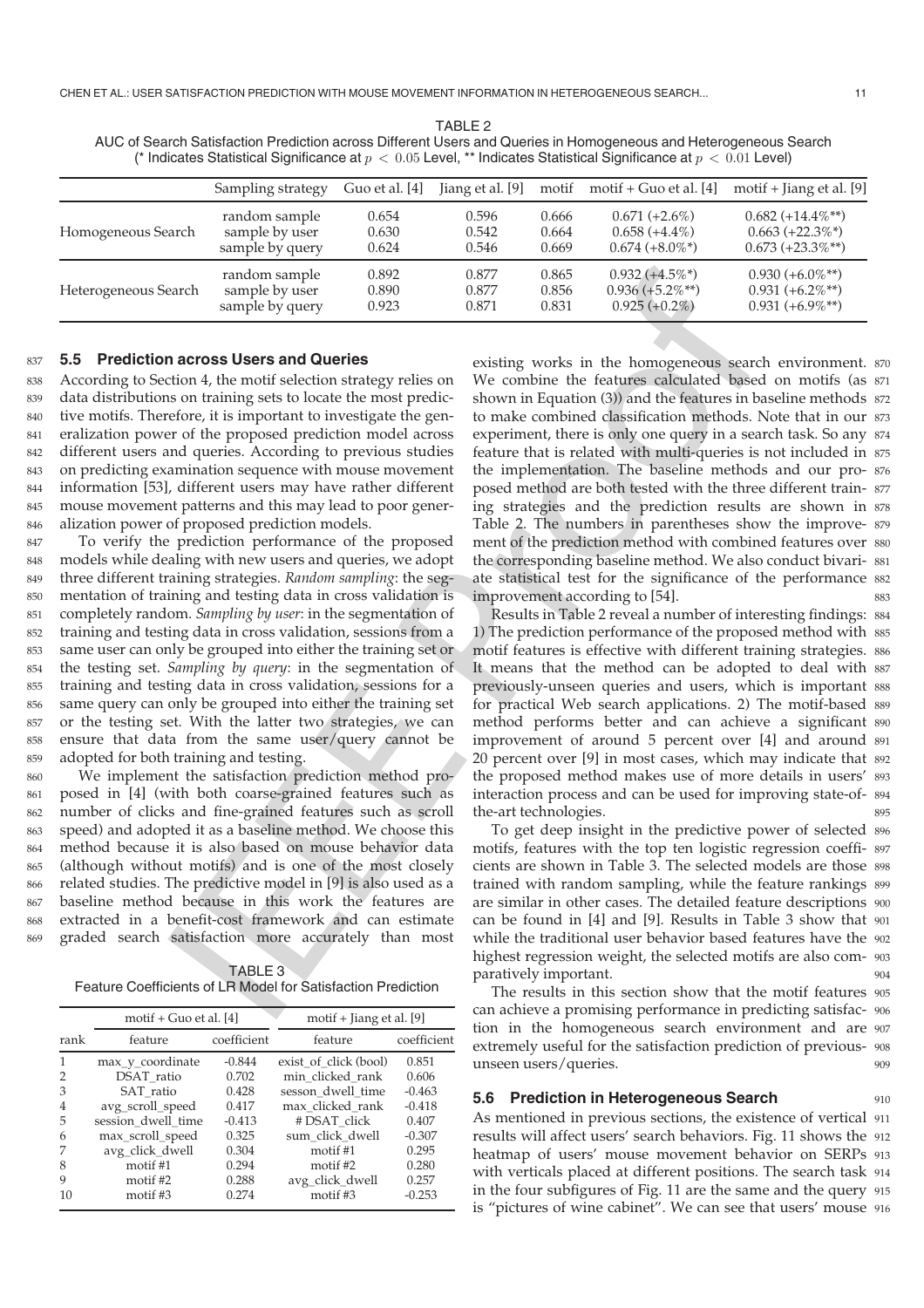

Fig. 11. Heatmap of user mouse movement behavior on SERPS with verticals inserted at different positions.

 movements are attracted around the vertical results, which indicates that movement patterns may be different in het- erogeneous search environment and varifies the necessity of investigating the effectiveness of motifs in heterogeneous 921 search.

 Based on the vertical search tasks, we show the predic- tion performance in heterogeneous search environment in Table 2. The results reveal similar findings with those in homogeneous search environment: The motif-based fea- tures can help improve the performance of state-of-the-art methods under all data sampling strategies. Most improve- ments are significant based on the bivariate test. Such find- ings verifies the effectiveness of the motif-based method in heterogeneous search and demonstrate that the proposed model will be effective in real-life settings (in which verti- cals are usually included and predicting previous-unseen users' opinions is important).

 We achieved prediction results at different levels in dif- ferent search scenarios (around 0.7 in homogeneous search and higher than 0.85 in heterogeneous search), which is 937 because the datasets used are based on different SERP set- tings and generated by different participants. The tasks for homogeneous search are sampled from NTCIR IMine, which are composed of torso queries. Search behaviors as well as satisfaction judgement may be quite different across users. For the heterogeneous search tasks, we incor- porated some difficult search tasks, which may make users struggle. Therefore, we may get more sufficient informa- tion to help predict satisfaction. Regardless of the variabil- ity in these two datasets, the baselines we used are both state-of-the-art and are reported to have good performance in similar tasks. The performance may be affected by the constructing and sampling of datasets, which makes the absolute values not comparable to some extent. It is impor- tant to note that the proposed motif-based method can improve the performance of the baseline methods in dif- ferent search scenario, which demonstrates the effective-ness of our method.

 It will be interesting if we try to extract motifs from spe- cific areas of SERPs, e.g., the vertical result area, because users' mouse behavior will probably be affected by vertical results. However, in this work we extract motifs from the entire result page due to the limited size of dataset. This interesting research topic can be left for future work.

## **6 CONCLUSIONS AND FUTURE WORK 961**

Search satisfaction prediction is a non-trivial task in search 962 performance research. The definition of satisfaction is sub- 963 jective, which makes the consistency of feedback from users 964 can't be ensured. External assessors are employed to anno- 965 tate the satisfaction scores but such annotations may be dif- 966 ferent from those of users. In this work, we study the 967 subjectivity in users' satisfaction perception. We study the 968 satisfaction judgment criteria across different users and 969 demonstrate that we can improve the prediction perfor- 970 mance by reducing user variability. 971

The contract of the vertical method in the set of the control in the control in the control in the method and the vertical method in the vertical method in the vertical method in the vertical method in the vertical method We further propose a motif based learning framework 972 to predict users' search satisfaction annotations. We intro- 973 duce specific methods for extracting high quality motifs 974 directly from SERPs and demonstrate that our proposed 975 distance-based and distribution-based strategies outper- 976 forms existing solutions. The proposed method is shown 977 to be more effective than state-of-the-art satisfaction pre- 978 diction methods in predicting previously-unseen users' 979 opinions, which makes it applicable for practical Web 980 search environment. We also carry out a study with aggre- 981 gated search result pages to investigate the effect of verti- 982 cal results on user satisfaction. We demonstrate that the 983 findings in the homogeneous search environment are also 984 applicable in heterogeneous search and verify the effec- 985 tiveness of our proposed motif-based method in the het- 986 erogeneous search environment. 987

However, there are some potential limitations besides all 988 these contributions made in this paper. We removed the 989 advertisements in our experiment setup and we only use 990 torso queries to organise our search tasks. Meanwhile, we 991 only collect data from undergraduate students for conve- 992 nience. Such experiment setup will help to reduce potential 993 distractions and make the collected data more consistent. 994 However, such specific experimental settings may be very 995 different from the real-life search environment and there- 996 fore will cause potential biases. A large-scaled and real-life 997 search enviornoment based study should be carried out in 998 the future to verify the effectiveness of proposed method. 999 Meanwhile, the model we discussed in this paper adopts a 1000 batch training approach, which may need to be further 1001 revised to be more adaptable for industrial use. Other inter- 1002 esting directions for future work include further improving 1003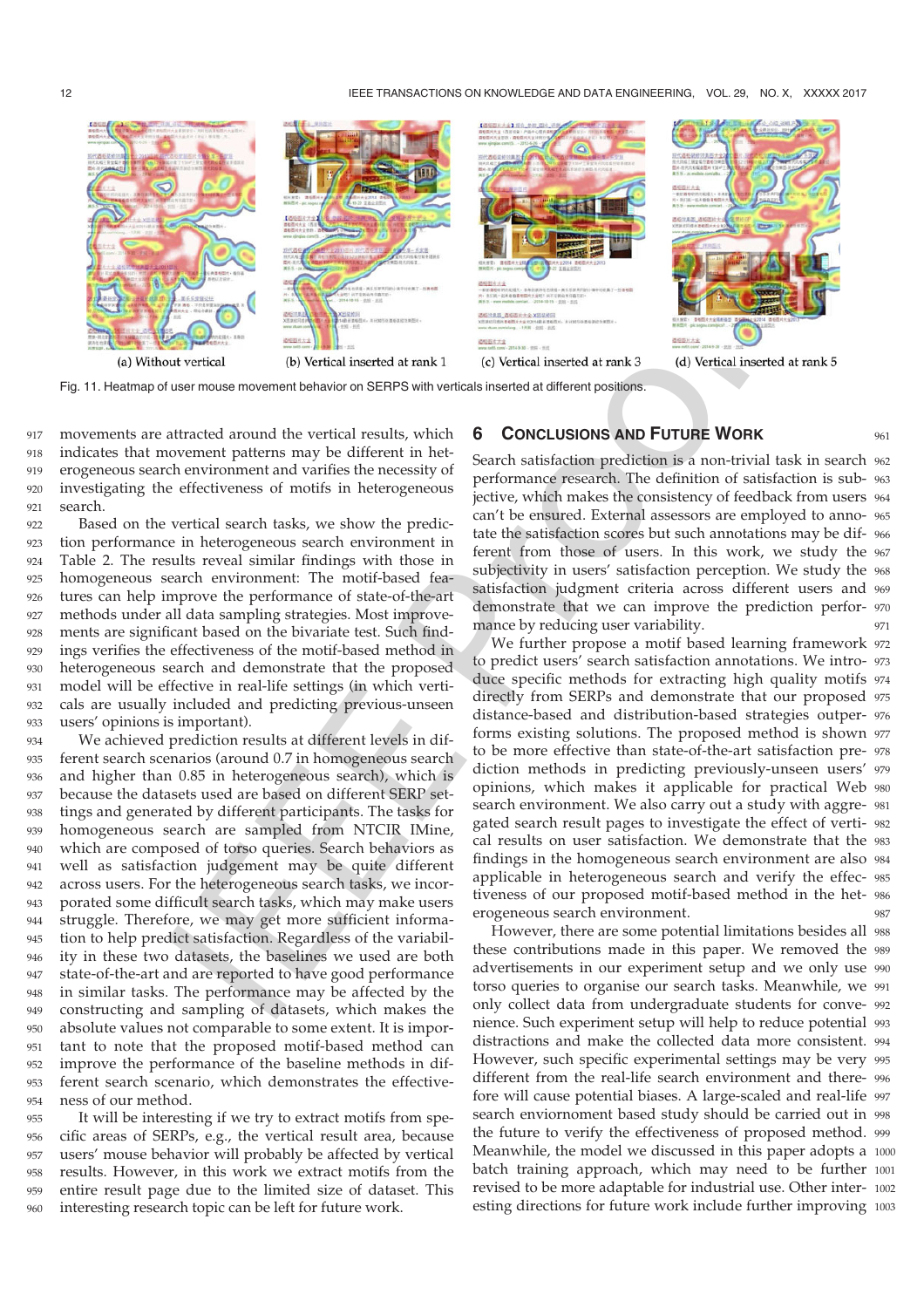1004 the efficiency of mining motifs and try to incorporate other 1005 effective features into satisfaction predicting models.

#### <sup>1006</sup> ACKNOWLEDGMENTS

main of III Compared with the previous 121 Markets, Margaret and the proposition of III Compared with the proposition of the method of the street of the proposition and the method in the street of the proposition street i This work is supported by the Tsinghua University Initia- tive Scientific Research Program (2014Z21032), National Key Basic Research Program (2015CB358700), and Natural Science Foundation (61622208, 61532011) of China. This paper is an extension of [1]. Compared with the previous conference version, it further verifies the effectiveness of the proposed motif selection strategy by comparing with lasso based feature extraction methods. It also introduces detailed discussion about the performance of the proposed method in heterogeneous search environment.

#### 1017 **REFERENCES**

- 1018 [1] Y. Liu, et al., "Different users, different opinions: Predicting search 1019 satisfaction with mouse movement information," in Proc. 38th Int. 1020 ACM SIGIR Conf. Res. Develop. Inf. Retrieval, 2015, pp. 493–502.
- 1021 [2] D. Kelly, "Methods for evaluating interactive information 1022 retrieval systems with users," Found. Trends Inf. Retrieval, vol. 3, 1023 no. 1/2, pp. 1–224, 2009.
- 1024 [3] H. A. Feild, J. Allan, and R. Jones, "Predicting searcher frus-<br>1025 tration." in Proc. Int. ACM SIGIR Conf. Res. Develop. Inf. Retrieval. 1025 tration," in Proc. Int. ACM SIGIR Conf. Res. Develop. Inf. Retrieval,<br>1026 2010. pp. 34–41. 2010, pp. 34–41.<br>[4] O. Guo, D. Lagu
- 1027 [4] Q. Guo, D. Lagun, and E. Agichtein, "Predicting Web search suc-1028 cess with fine-grained interaction data," in Proc. ACM Int. Conf. 1029 Inf. Knowl. Manage., 2012, pp. 2050–2054.
- 1030 [5] J. Jiang, D. He, and J. Allan, "Searching, browsing, and clicking in 1031 a search session: Changes in user behavior by task and over time," 1032 in Proc. Int. ACM SIGIR Conf. Res. Develop. Inf. Retrieval, 2014, 1033 pp. 607–616.
- 1034 [6] M. Ageev, Q. Guo, D. Lagun, and E. Agichtein, "Find it if you can: 1035 A game for modeling different types of Web search success using 1036 interaction data," in Proc. 34th Int. ACM SIGIR Conf. Res. Develop.<br>1037 Inf. Retrieval. 2011. pp. 345–354.
- 1037 Inf. Retrieval, 2011, pp. 345–354.<br>1038 [7] J. Huang, R. W. White, and S. 1038 [7] J. Huang, R. W. White, and S. Dumais, "No clicks, no problem: Using cursor movements to understand and improve search," in 1040 Proc. SIGCHI Conf. Human Factors Comput. Syst., 2011, pp. 1225–1234.
- 1041 [8] J. Li, S. Huffman, and A. Tokuda, "Good abandonment in mobile 1042 and pc internet search," in Proc. Int. ACM SIGIR Conf. Res. Develop. 1043 *Inf. Retrieval, 2009, pp. 43–50.*<br>1044 [9] J. Jiang, A. H. Awadall
- 1044 [9] J. Jiang, A. H. Awadallah, X. Shi, and R. W. White, 1045 "Understanding and predicting graded search satisfaction," in 1046 Proc. 8th ACM Int. Conf. Web Search Data Mining, 2015, pp. 57–66.<br>1047 [10] S. Verberne, et al., "Reliability and validity of query intent asset
- 1017 [10] S. Verberne, et al., "Reliability and validity of query intent assessured to a sments." I. Assoc. Inf. Sci. Technol.. vol. 64. no. 11. pp. 2224–2237. 2013. sments," J. Assoc. Inf. Sci. Technol., vol. 64, no. 11, pp. 2224-2237, 2013.
- 1049 [11] Q. Guo and E. Agichtein, "Towards predicting Web searcher gaze<br>1050 position from mouse movements," in Proc. CHI Extended Abstracts 1050 position from mouse movements," in Proc. CHI Extended Abstracts<br>1051 Human Factors Comput. Syst., 2010, pp. 3601–3606. 1051 Human Factors Comput. Syst., 2010, pp. 3601–3606.
- 1052 [12] Y. Liu, C. Wang, K. Zhou, J. Nie, M. Zhang, and S. Ma, "From skim-1053 ming to reading: A two-stage examination model for Web search," 1054 in Proc. ACM Int. Conf. Inf. Knowl. Manage., 2014, pp. 849–858.
- 1055 [13] M. Ageev, D. Lagun, and E. Agichtein, "Improving search result summaries by using searcher behavior data." in *Proc. Int. ACM* summaries by using searcher behavior data," in Proc. Int. ACM 1057 SIGIR Conf. Res. Develop. Inf. Retrieval, 2013, pp. 13–22.
- 1058 [14] Q. Guo and E. Agichtein, "Beyond dwell time: Estimating document 1059 relevance from cursor movements and other post-click searcher<br>1060 behavior." in Proc. 21st Int. Conf. World Wide Web. 2012, pp. 569–578. 1060 behavior," in Proc. 21st Int. Conf. World Wide Web, 2012, pp. 569–578.<br>1061 [15] O. Guo. D. Lagun. D. Savenkov. and O. Liu. "Improving relevance
- Q. Guo, D. Lagun, D. Savenkov, and Q. Liu, "Improving relevance 1062 prediction by addressing biases and sparsity in Web search click 1063 data," in Proc. Int. Conf. Web Search Data Mining, 2012, pp. 71–75.
- 1064 [16] J. Huang, R. W. White, G. Buscher, and K. Wang, "Improving 1065 searcher models using mouse cursor activity," in Proc. Int. ACM 1066 SIGIR Conf. Res. Develop. Inf. Retrieval, 2012, pp. 195–204.
- 1067 [17] D. Lagun, M. Ageev, Q. Guo, and E. Agichtein, "Discovering com-1068 mon motifs in cursor movement data for improving Web search,"<br>1069 in Proc. ACM Int. Conf. Web Search Data Mining. 2014. pp. 183–192. 1069 in Proc. ACM Int. Conf. Web Search Data Mining, 2014, pp. 183–192.
- [18] Y. Chen, Y. Liu, K. Zhou, M. Wang, M. Zhang, and  $\hat{S}$ . Ma, "Does 1071 vertical bring more satisfaction? predicting search satisfaction in a<br>1072 heterogeneous environment." in Proc. ACM Int. Conf. Inf. Knowl. 1072 heterogeneous environment," in Proc. ACM Int. Conf. Inf. Knowl.<br>1073 Manage., 2015. pp. 1581–1590. Manage., 2015, pp. 1581-1590.
- [19] Z. Liu, Y. Liu, K. Zhou, M. Zhang, and S. Ma, "Influence of vertical 1074 result in Web search examination," in Proc. 38th Int. ACM SIGIR 1075 Conf. Res. Develop. Inf. Retrieval, 2015, pp. 193–202. 1076
- [20] C. Wang, et al., "Incorporating vertical results into search click 1077 models," in Proc. Int. ACM SIGIR Conf. Res. Develop. Inf. Retrieval, 1078 2013, pp. 503–512. 1079
- [21] K. Zhou, R. Cummins, M. Lalmas, and J. M. Jose, "Evaluating 1080 reward and risk for vertical selection," in Proc. ACM Int. Conf. Inf. 1081 Knowl. Manage., 2012, pp. 2631–2634. 1082
- [22] L. T. Su, "Evaluation measures for interactive information 1083 retrieval," Inf. Process. Manage., vol. 28, no. 4, pp. 503–516, 1992. 1084
- [23] A. Hassan, R. Jones, and K. L. Klinkner, "Beyond DCG: User 1085 behavior as a predictor of a successful search," in Proc. 3rd ACM 1086 Int. Conf. Web Search Data Mining, 2010, pp. 221–230. 1087<br>A. Chuklin and M. de Rijke. "Incorporating clicks, attention and 1088
- [24] A. Chuklin and M. de Rijke, "Incorporating clicks, attention and satisfaction into a search engine result page evaluation model," in 1089 Proc. 25th ACM Int. Conf. Inf. Knowl. Manage., 2016, pp. 175–184. 1090
- [25] Q. Guo, R. W. White, S. T. Dumais, J. Wang, and B. Anderson, 1091 "Predicting query performance using query, result, and user 1092 interaction features," in Proc. Adaptivity Personalization Fusion Het- 1093 erogeneous Inf., 2010, pp. 198–201. 1094
- [26] S. B. Huffman and M. Hochster, "How well does result relevance 1095 predict session satisfaction?" in *Proc. Int. ACM SIGIR Conf. Res.* 1096 predict session satisfaction?" in Proc. Int. ACM SIGIR Conf. Res. 1096 Develop. Inf. Retrieval, 2007, pp. 567-574.
- [27] K. Rodden, X. Fu, A. Aula, and I. Spiro, "Eye-mouse coordination 1098 patterns on Web search results pages," in Proc. CHI Extended 1099 Abstracts Human Factors Comput. Syst., 2008, pp. 2997–3002. 1100
- [28] F. Mueller and A. Lockerd, "Cheese: Tracking mouse movement 1101 activity on Websites, a tool for user modeling," in Proc. CHI 1102 Extended Abstracts Human Factors Comput. Syst., 2001, pp. 279–280. 1103
- [29] I. Arapakis and L. A. Leiva, "Predicting user engagement with 1104 direct displays using mouse cursor information," in Proc. 39th Int. 1105 ACM SIGIR Conf. Res. Develop. Inf. Retrieval, 2016, pp. 599-608. 1106
- [30] F. Diaz, R. White, G. Buscher, and D. Liebling, "Robust models of 1107 mouse movement on dynamic Web search results pages," in Proc. 1108 22nd ACM Int. Conf. Conf. Inf. Knowl. Manage., 2013, pp. 1451-1460. 1109 22nd ACM Int. Conf. Conf. Inf. Knowl. Manage., 2013, pp. 1451-1460.
- [31] V. Navalpakkam, L. Jentzsch, R. Sayres, S. Ravi, A. Ahmed, and 1110 A. Smola, "Measurement and modeling of eye-mouse behavior in 1111 the presence of nonlinear page layouts," in Proc. 22nd Int. Conf. 1112 World Wide Web, 2013, pp. 953–964.
- [32] M. D. Smucker, X. S. Guo, and A. Toulis, "Mouse movement dur- 1114 ing relevance judging: Implications for determining user 1115 attention," in Proc. 37th Int. ACM SIGIR Conf. Res. Develop. Inf. 1116 Retrieval, 2014, pp. 979–982. 1117
- [33] Q. Guo and E. Agichtein, "Exploring mouse movements for infer- 1118 ring query intent," in Proc. Int. ACM SIGIR Conf. Res. Develop. Inf. 1119 Retrieval, 2008, pp. 707–708. 1120
- [34] R. W. White and G. Buscher, "Text selections as implicit relevance 1121 feedback," in Proc. 35th Int. ACM SIGIR Conf. Res. Develop. Inf. 1122 Retrieval, 2012, pp. 1151-1152.
- [35] D. Lagun, C.-H. Hsieh, D. Webster, and V. Navalpakkam, 1124 "Towards better measurement of attention and satisfaction in 1125 mobile search," in Proc. 37th Int. ACM SIGIR Conf. Res. Develop. 1126 Inf. Retrieval, 2014, pp. 113–122. 1127
- [36] D. Lagun and M. Lalmas, "Understanding user attention and 1128 engagement in online news reading," in Proc. 9th ACM Int. Conf. 1129 Web Search Data Mining, 2016, pp. 113–122. 1130
- [37] I. Arapakis, M. Lalmas, and G. Valkanas, "Understanding within- 1131 content engagement through pattern analysis of mouse gestures," in Proc. ACM Int. Conf. Inf. Knowl. Manage., 2014, pp. 1439-1448. 1133
- [38] V. Navalpakkam and E. Churchill, "Mouse tracking: Measuring 1134 and predicting users' experience of web-based content," in Proc. 1135 SIGCHI Conf. Human Factors Comput. Syst., 2012, pp. 2963-2972. 1136
- [39] F. Diaz, "Integration of news content into Web results," in Proc. 1137 ACM Int. Conf. Web Search Data Mining, 2009, pp. 182-191. 1138
- [40] J. Arguello, F. Diaz, J. Callan, and J.-F. Crespo, "Sources of evi- 1139 dence for vertical selection," in Proc. Int. ACM SIGIR Conf. Res. 1140 Develop. Inf. Retrieval, 2009, pp. 315–322. 1141
- [41] J. Arguello, F. Diaz, and J.-F. Paiement, "Vertical selection in the 1142 presence of unlabeled verticals," in *Proc. Int. ACM SIGIR Conf.* 1143<br>*Res. Develop. Inf. Retrieval.* 2010. pp. 691–698. [1144] Res. Develop. Inf. Retrieval, 2010, pp. 691-698.
- [42] O. Chapelle, D. Metlzer, Y. Zhang, and P. Grinspan, "Expected 1145 reciprocal rank for graded relevance," in Proc. ACM Int. Conf. Inf. 1146 Knowl. Manage., 2009, pp. 621–630.
- [43] C. L. Clarke, et al., "Novelty and diversity in information retrieval 1148 evaluation," in Proc. Int. ACM SIGIR Conf. Res. Develop. Inf. 1149 Retrieval, 2008, pp. 659–666. 1150